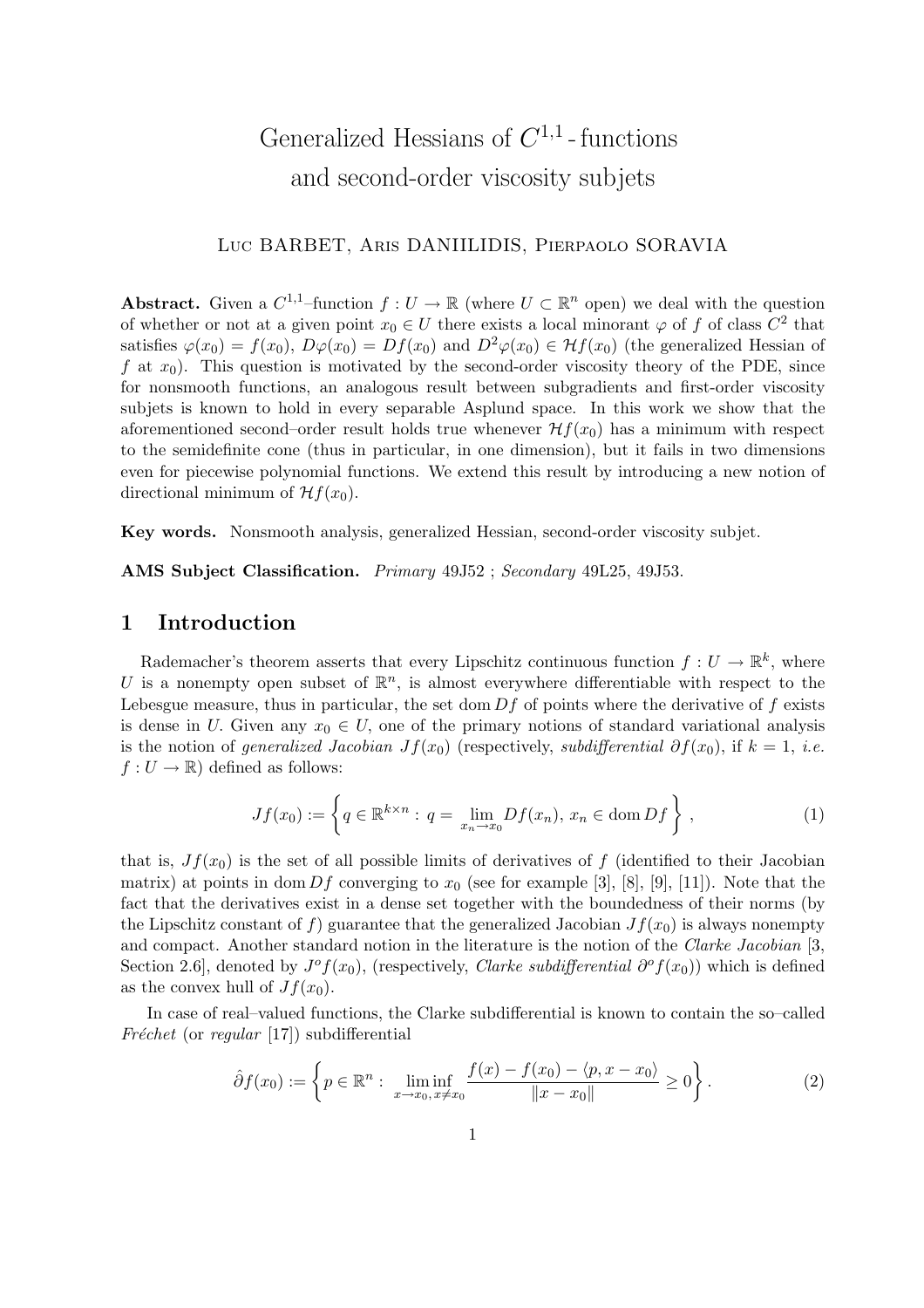The above subdifferential  $\hat{\partial}f(x_0)$  is sometimes called *viscosity* subdifferential, because in every separable Asplund space (more generally, in every Banach space admitting a Fréchet differentiable renorming) the elements of  $\hat{\partial}f(x_0)$  can be identified to the first–order viscosity subjets in the following sense (see [2], [7], [10] and references therein):

 $p \in \hat{\partial} f(x_0)$  if, and only if, there exists a  $C^1$  local minorant  $\varphi$  of f satisfying

$$
\begin{cases}\n\varphi(x_0) = f(x_0) \\
D\varphi(x_0) = p.\n\end{cases}
$$
\n(3)

In the above formula, since  $x_0$  is a local minimizer of the (nonsmooth) function  $f - \varphi$ , the second line of (3) actually interprets the first-order necessary optimality condition  $0 \in$  $\partial(f - \varphi)(x_0)$ . At the same time, formula (3) relates subdifferential theory to the notion of first– order viscosity supersolutions of Partial Differential Equations (see [4] e.g.). During the last two decades the second–order viscosity theory has been developed to cover the fully nonlinear partial differential equations (see [5] for details). A natural question is thus arising, namely whether or not the previous correspondence can be extended to a second–order setting. This is one of the main motivations of this work.

In the sequel,  $U \subset \mathbb{R}^n$  is open and  $f: U \to \mathbb{R}$  denotes a  $C^{1,1}$  function (*i.e.*, f everywhere differentiable and  $Df: U \to \mathbb{R}^n$  locally Lipschitz continuous). Then formula (1) applied to the derivative function Df gives the so–called *generalized Hessian* of f at  $x_0$ 

$$
\mathcal{H}f(x_0) := \left\{ A \in \mathbb{R}^{n \times n} : A = \lim_{x_n \to x_0} D^2 f(x_n), \, x_n \in \text{dom}\, D^2 f \right\},\tag{4}
$$

and its convex envelope defines the *Clarke Hessian*  $\mathcal{H}^{\circ}f(x_0)$ . In the literature of nonsmooth analysis there are many works on this topic, see for example [8], [11], [16] and references therein. See also [15], [19], [20] for applications to positive semidefinite optimization, as well as [12], [13] for some generalizations. In this setting, a second-order result —analogous to (3)— reads as follows:

(Q) Does there exist a local minorant  $\varphi$  of f around  $x_0$  of class  $C^2$  satisfying

(i) 
$$
\varphi(x_0) = f(x_0)
$$
 (ii)  $D\varphi(x_0) = Df(x_0)$  (iii)  $D^2\varphi(x_0) \in \mathcal{H}f(x_0)$ ?

Since  $x_0$  is a local minimizer of the function  $f - \varphi$ , a relaxation of (iii) to the following condition

(iv) for some 
$$
A \in \mathcal{H}f(x_0)
$$
 we have  $A \succeq D^2\varphi(x_0)$  (cone relaxation)

would correspond to a second-order necessary optimality condition for  $f - \varphi$ . (As usual, the notation  $A \succeq D^2\varphi(x_0)$  means that the (symmetric) matrix  $A - D^2\varphi(x_0)$  has non-negative eigenvalues.) This weaker version of  $(Q)$  will always be true (Remark 10). However,  $(Q)$  is much more demanding, since it asserts equality:  $A = D^2 \varphi(x_0)$ .

Besides being natural in nonsmooth analysis, (Q) has an interesting motivation coming from the theory of partial differential equations. Consider a fully nonlinear second-order (degenerate) elliptic PDE

$$
F(x, f(x), Df(x), D^{2}f(x)) = 0,
$$
\n(5)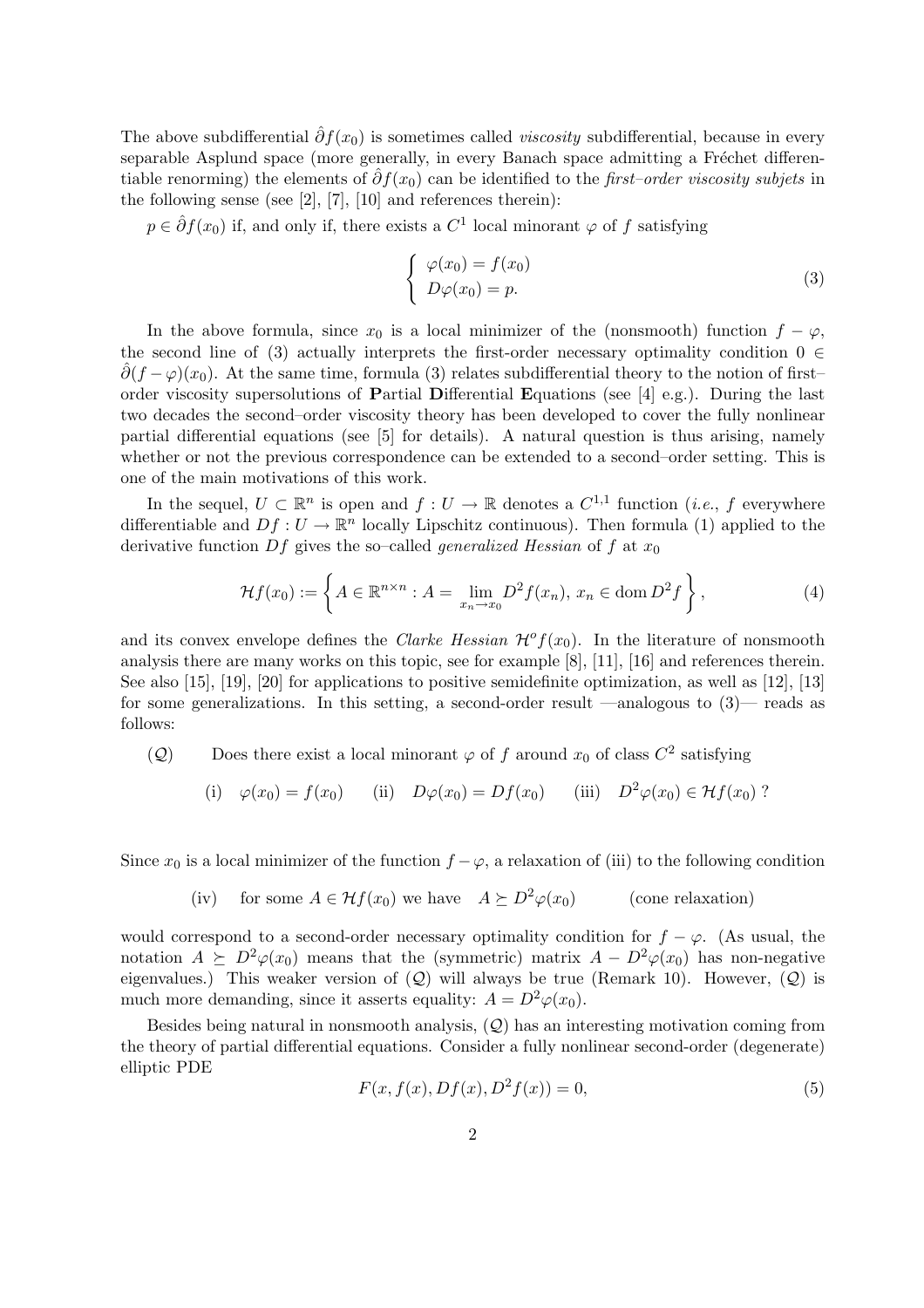where  $f: U \to \mathbb{R}$   $(U \subset \mathbb{R}^n$  open) and where elliptic means that  $F(x, r, p, M_1) \leq F(x, r, p, M_2)$ for any  $n \times n$  symmetric matrices  $M_1, M_2$  satisfying  $M_1 \succeq M_2$ . It is natural to say that a  $C^{1,1}$ function f solves (5) if the equation is satisfied a.e., namely, at all points x where the second derivative  $D^2 f(x)$  exists. However, in general, this concept of weak solution does not guarantee neither existence nor uniqueness of solutions for the most common boundary value problems encompassed into (5). In order to obtain well-posedness one needs another concept of weak solution, namely the Crandall-Lions notion of viscosity solution, see [5]. In the viscosity sense, one defines a solution of (5) by means of two inequalities. If for instance  $f \in C^{1,1}$ , f is said to be a viscosity supersolution if for any twice differentiable local minorant  $\varphi \leq f$  satisfying  $\varphi(x_0) = f(x_0)$  we have

$$
F(x_0, f(x_0), Df(x_0), D^2\varphi(x_0)) \ge 0.
$$
\n(6)

It turns out that equation (5) will also be satisfied by a viscosity solution at all points where the latter is twice differentiable. However when  $f \in C^{1,1}$ , the inequality (6) has to be checked at every point of the domain since there is always a local minorant  $\varphi$  of f satisfying  $\varphi(x_0) = f(x_0)$ . Notice that by ellipticity, (6) may be strict for many local minorants. A natural question is then the following: when f is a viscosity solution of  $(5)$ , can the inequality  $(6)$  be strict at some point  $x_0$  for all local minorants  $\varphi$  satisfying  $\varphi(x_0) = f(x_0)$  (strict supersolution at  $x_0$ )? An indirect way to answer negatively to this question is by solving  $(Q)$ . Indeed we always have

$$
F(x_0, f(x_0), Df(x_0), M) = 0,
$$

for all  $M \in Hf(x_0)$  (F here is a continuous map). When F is the Hamiltonian of a stochastic optimal control problem, the equality in the differential operator for some  $M = D^2\varphi(x_0)$ ,  $\varphi$ local minorant satisfying  $\varphi(x_0) = f(x_0)$ , is also the crucial starting point to build an optimal feedback for the control problem when the value function is nonsmooth. This is an important, long-standing open problem.

The above question  $(Q)$  has a positive answer whenever the generalized Hessian has a minimum element (Corollary 4), that is, whenever there exists  $A_* \in Hf(x_0)$  such that for all  $A \in Hf(x_0)$  we have  $A \succeq A_*$ . In particular, notice that this is always the case in dimension one (Corollary 5). Nevertheless, the element of  $\mathcal{H}f(x_0)$  that satisfy  $(Q)$  might not be unique (Example 6). In  $\mathbb{R}^n$  the existence of a minimum for the generalized Hessian is a rather restrictive condition. Still, it can be guaranteed in some particular cases  $(c.f.$  Theorem 17 or Section 4).

Our sufficient condition is then extended to the case where  $\mathcal{H}f(x_0)$  admits a *directional* minimum (Theorem 3), a notion that we make precise in Section 2. In what follows we show that directional minima may not exist (Example 7) or may not be unique (Example 8), while under an additional regularity assumption, they characterize the elements of  $\mathcal{H}f(x_0)$  for which (Q) has a positive answer (Theorem 23).

However  $(Q)$  has a negative answer in general: we provide an example of a  $C^{1,1}$  function in  $\mathbb{R}^2$  for which  $(Q)$  fails (Example 9), even if condition (iii) is relaxed as follows:

(iii)' 
$$
D^2\varphi(x_0) \in \mathcal{H}^{\circ}f(x_0)
$$
 (Clarke relaxation).

At this stage, let us observe that a stronger statement asserting that all generalized Hessians can be represented as second derivatives of such minorants would not have any chance to hold. To see this, let us consider the following simple one-dimensional example:

$$
f(x) = \begin{cases} \frac{1}{2}x^2, & \text{if } x \ge 0\\ x^2, & \text{if } x \le 0. \end{cases}
$$
 (7)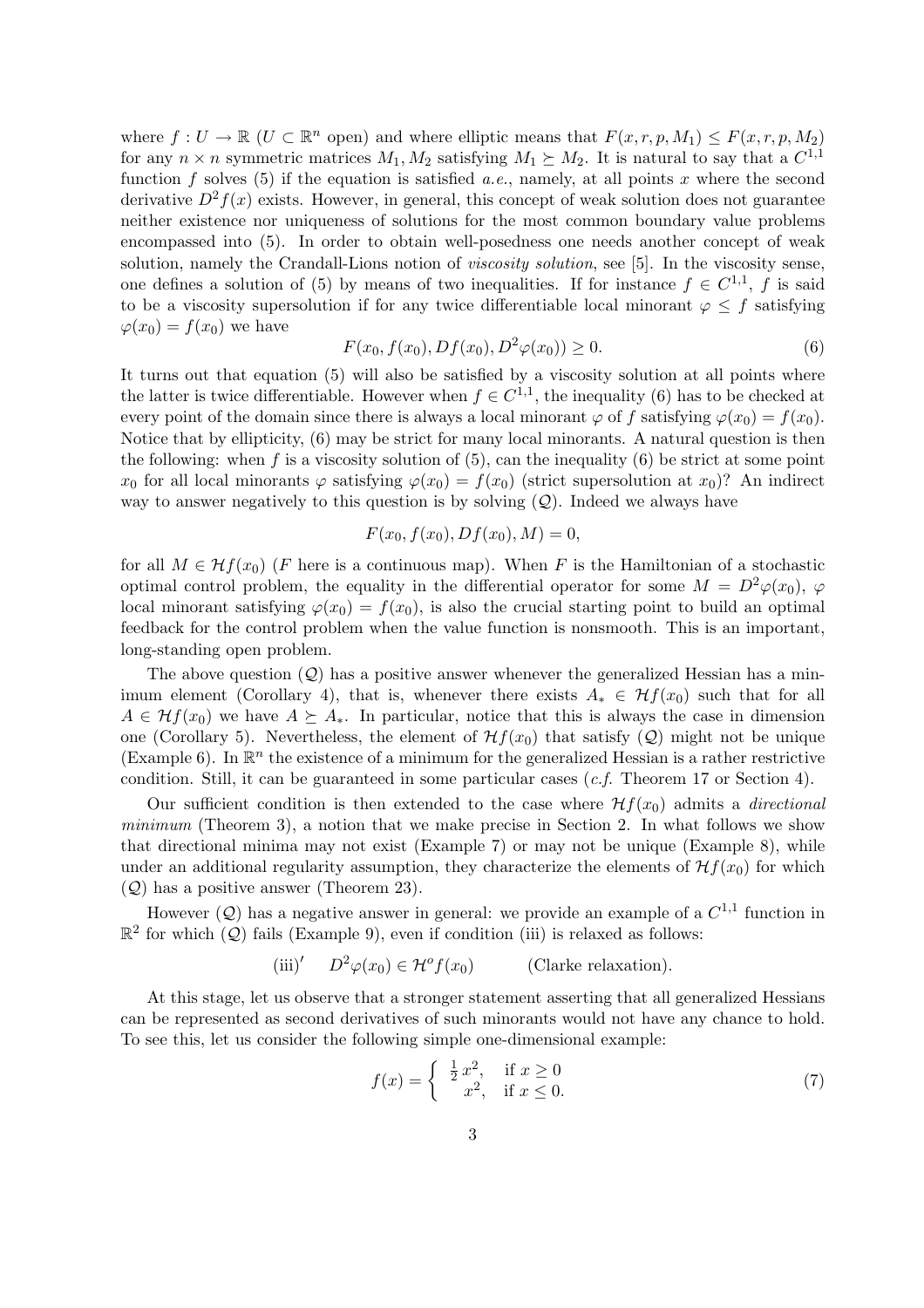Indeed, one easily sees that  $\mathcal{H}^{\circ} f(0) = [1, 2]$  while any  $C^2$  minorant  $\varphi$  of f with  $\varphi(0) = f(0) = 0$ and  $\varphi'(0) = f'(0) = 0$  should necessarily satisfy  $\varphi''(0) \leq 1$ . This example seems to indicate that in the one-dimensional case —where  $(Q)$  has a positive answer— the only element of the Clarke Hessian with this property is its minimum. Even if this comes about to hold for most functions we meet in practice, an easy example reveals that this assertion is not true in general (Example 6). Example 7 reflects the same situation of non-uniqueness in n-dimensions but the generalized Hessian does not have directional minima. In Example 16, all matrices in the generalized Hessian are diagonal, there is no minimum element and  $(Q)$  is satisfied by a unique element.

**Notation.** In the sequel, for any set  $K \subset \mathbb{R}^m$ , we denote by  $\overline{K}$  (respectively,  $\text{int } K$ ) the topological closure (respectively, interior) of K. Further, given  $t \in \mathbb{R}$  and  $a \in \mathbb{R}^m$  we shall use the abbreviate notation  $a + tK$  for the set  $\{a + tx : x \in K\}$  and we denote by  $B(x, r)$ the closed ball centered at  $x \in \mathbb{R}^n$  with radius  $r > 0$ . We denote by  $||x||$  the norm of  $x \in \mathbb{R}^n$ and by  $\langle x, y \rangle$  the scalar product of  $x, y \in \mathbb{R}^n$ . Let  $W^{\top}$  stand for the transpose of any  $n \times k$ matrix W. Under this notation, identifying the vector  $x \in \mathbb{R}^n$  with an  $n \times 1$  matrix, we have  $x^{\top} \cdot x = \langle x, x \rangle = ||x||^2 \in \mathbb{R}$ , while  $x \cdot x^{\top}$  gives rise to a symmetric  $n \times n$  matrix.

Further, given a real-valued function f defined on some subset of  $\mathbb{R}^m$ , we shall denote by dom f its domain and by  $Df(x)$  (respectively,  $D^2f(x)$ ) the first (respectively, second) derivative of the function f at a point  $x \in \mathbb{R}^m$ , whenever they exist. We also denote by dom  $Df$  and dom  $D^2 f$  the domains of Df and  $D^2 f$  respectively. In case  $m = 1$ , the simplified notation  $f'(x)$ (respectively,  $f''(x)$ ) will be in use. If the domain of f is a closed interval [a, b] of R we say that f is (twice) differentiable at  $x = a$  if the (second) right derivative exists, and we keep the same notation  $f'(a)$  (resp.  $f''(a)$ ) to denote the right derivatives.

Let further  $S<sup>n</sup>$  denote the set of symmetric matrices. This set is partially ordered by the cone  $S_{+}^{n}$  of positive semidefinite matrices: for  $A, B \in S^{n}$  we write  $A \succeq B$  whenever  $A - B \in S_{+}^{n}$ . Given  $K \subset S^n$ , if there exists  $A_* \in K$  with the property  $K \subset A_* + S^n_+$ , then  $A_*$  is the minimum of K with respect to the aforementioned order and will be denoted by  $\min K$  (note that  $\min K$ might not exist).

### 2 Main results

We consider the set of local  $C^2$  minorants of f at  $x_0$  coinciding with f at zero (and first) order at  $x_0$ , ª

$$
\mathcal{M}_f(x_0) = \left\{ \varphi \in C^2(V) : \varphi \le f, \varphi(x_0) = f(x_0) \right\},\tag{8}
$$

where V is some open neighborhood of  $x_0$ . Note that  $\varphi \in \mathcal{M}_f(x_0)$  implies  $D\varphi(x_0) = Df(x_0)$ . According to [5], the set of *second-order subjets* of f at  $x_0$  is defined by

$$
\mathcal{J}_f(x_0) = \{ (D\varphi(x_0), D^2\varphi(x_0)) : \varphi \in \mathcal{M}_f(x_0) \} \subset \mathbb{R}^n \times S^n.
$$

In our analysis we shall rather use the projection of the above set onto  $S<sup>n</sup>$ , that is,

$$
\mathcal{J}_f^2(x_0) = \left\{ D^2 \varphi(x_0) : \varphi \in \mathcal{M}_f(x_0) \right\}.
$$
 (9)

With this notation,  $(Q)$  can be reformulated as follows: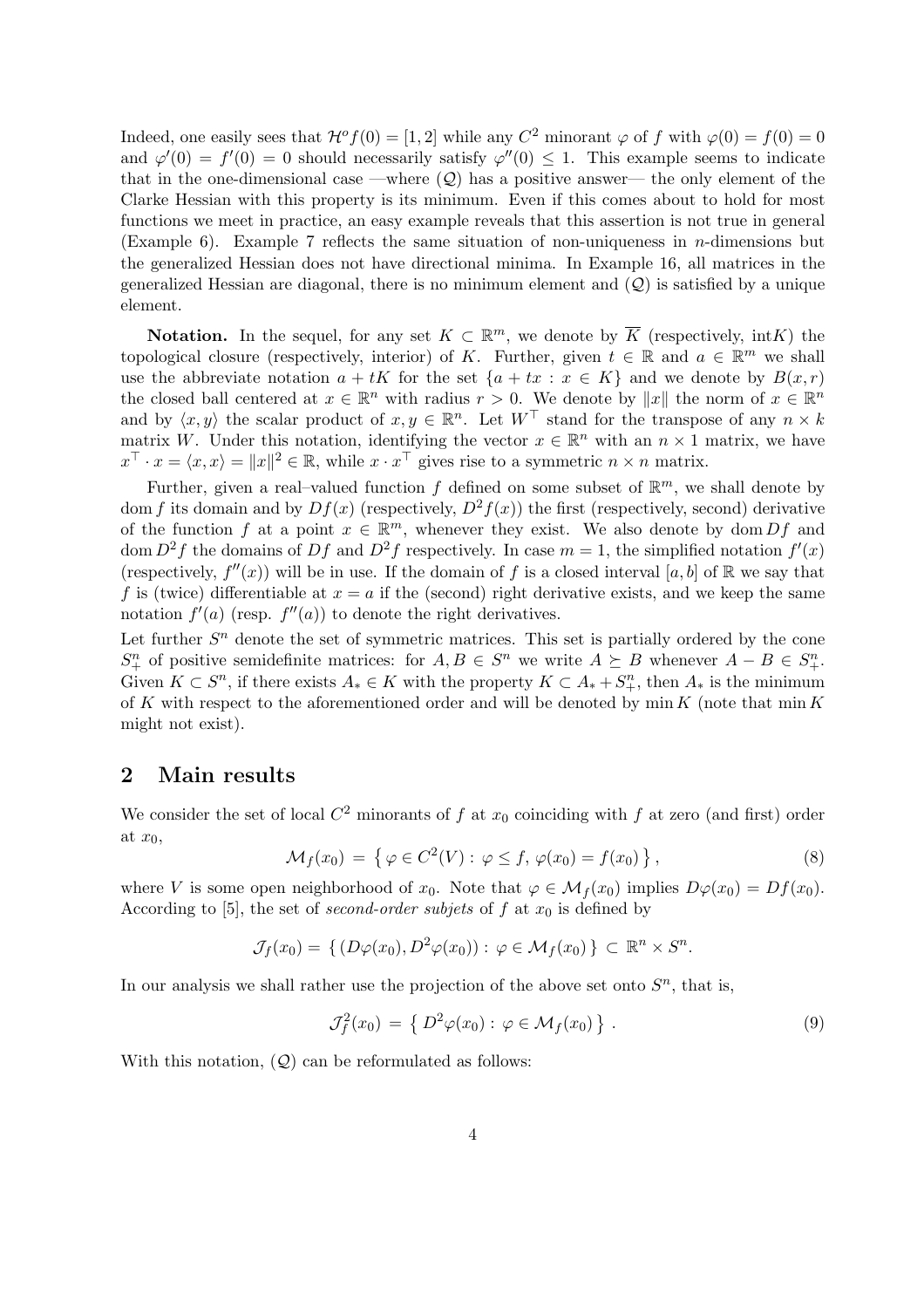(2) Is it true that for any  $C^{1,1}$  function f and any  $x_0 \in \text{dom } f$ 

$$
\mathcal{H}f(x_0)\,\cap\,\mathcal{J}_f^2(x_0)\,\neq\,\emptyset?
$$

Note that (Q) obviously yields that the set  $\mathcal{H}^o f(x_0) \cap \mathcal{J}_f^2(x_0)$  is nonempty. Notice that thanks to the convexity of  $\mathcal{H}^o f(x_0)$  and  $\mathcal{J}_f^2(x_0)$ , this set is always convex.

We first deal with a positive result to the problem  $(Q)$  in the case that the generalized Hessian of f at  $x_0$  has *directional minimum*. Let us define formally this notion, for any  $C^{1,1}$ function  $f : \mathbb{R}^n \to \mathbb{R}$ . Given  $X \in \mathcal{H}f(x_0)$  we denote

$$
\mathcal{T}_{f,x_0}(X) = \{v \in \mathbb{R}^n : \ \exists \{x_n\}_n \subset \text{dom}\, D^2f, \ \ x_n \to x_0, \ D^2f(x_n) \to X, \ \frac{x_n - x_0}{\|x_n - x_0\|} \to v\}.
$$

**Definition 1** (Directional minimum element of a generalized Hessian). We say that  $M \in Hf(x_0)$ is a directional minimum of  $\mathcal{H}f(x_0)$  if for all  $X \in \mathcal{H}f(x_0)$  and all  $v \in \mathcal{T}_{f,x_0}(X)$  we have

$$
\langle Mv, v \rangle \leq \langle Xv, v \rangle.
$$

Obviously, a minimum element of  $\mathcal{H}f(x_0)$  (with respect to the cone  $S^n_+$  of the positive semidefinite matrices) is necessarily a directional minimum, since the above inequality should then hold for all  $v \in \mathbb{R}^n$ , and not only for those in  $\mathcal{T}_{f,x_0}(X)$ . Thus the notion of directional minimum is weaker. Notice that since  $f \in C^{1,1}$ , for all unit vectors v we have

$$
K_{f,x_0}(v) := \mathcal{T}_{f,x_0}^{-1}(v) = \{ X \in \mathcal{H}f(x_0) : v \in \mathcal{T}_{f,x_0}(X) \} \neq \emptyset.
$$

In particular, M is a directional minimum of  $\mathcal{H}f(x_0)$  if and only if for all  $v \in \mathbb{R}^n$  and  $X \in K_{f,x_0}(v)$ we have

$$
\langle Mv, v \rangle \leq \langle Xv, v \rangle.
$$

We specify better how to construct elements in  $K_{f,x_0}(v)$ , using the following notation: for a unit vector  $v \in \mathbb{R}^n$  define

$$
C_v = \{ y \in \mathbb{R}^n : \langle y, v \rangle > 0, \langle y, v \rangle^2 > ||y - \langle y, v \rangle v|| \}.
$$

Notice that  $C_v$  is a nonempty open set satisfying  $0 \in \overline{C_v} \setminus C_v$  and  $tv \in C_v$  for all  $t > 0$ .

**Lemma 2** (Convergence within a prescribed tangent). If  $\{x_n\}_n \subset C_v$  is such that  $x_n \to 0$ , then  $x_n/\|x_n\| \to v.$ 

**Proof.** Let  $\{x_n\}_n$  be a sequence as in the statement, then by definition of  $C_v$  if we set

$$
r_n = \langle \frac{x_n}{\|x_n\|}, v \rangle \in [0, 1]
$$

we obtain

$$
1 \ge r_n^2 > \frac{1}{\|x_n\|} \left\| \frac{x_n}{\|x_n\|} - \langle \frac{x_n}{\|x_n\|}, v \rangle v \right\| \ge \frac{1}{\|x_n\|} (1 - r_n) \ge 0.
$$

As  $n \to +\infty$  we get the conclusion.

In the sequel we define for all  $x_0 \in \mathbb{R}^n$ ,  $r > 0$  and  $v \in \mathbb{R}^n$  with  $||v|| = 1$  the set

$$
C_{x_0,v}^r = (x_0 + C_v) \cap B(x_0,r).
$$

Our main sufficient condition for solving problem  $(Q)$  is contained in the following result.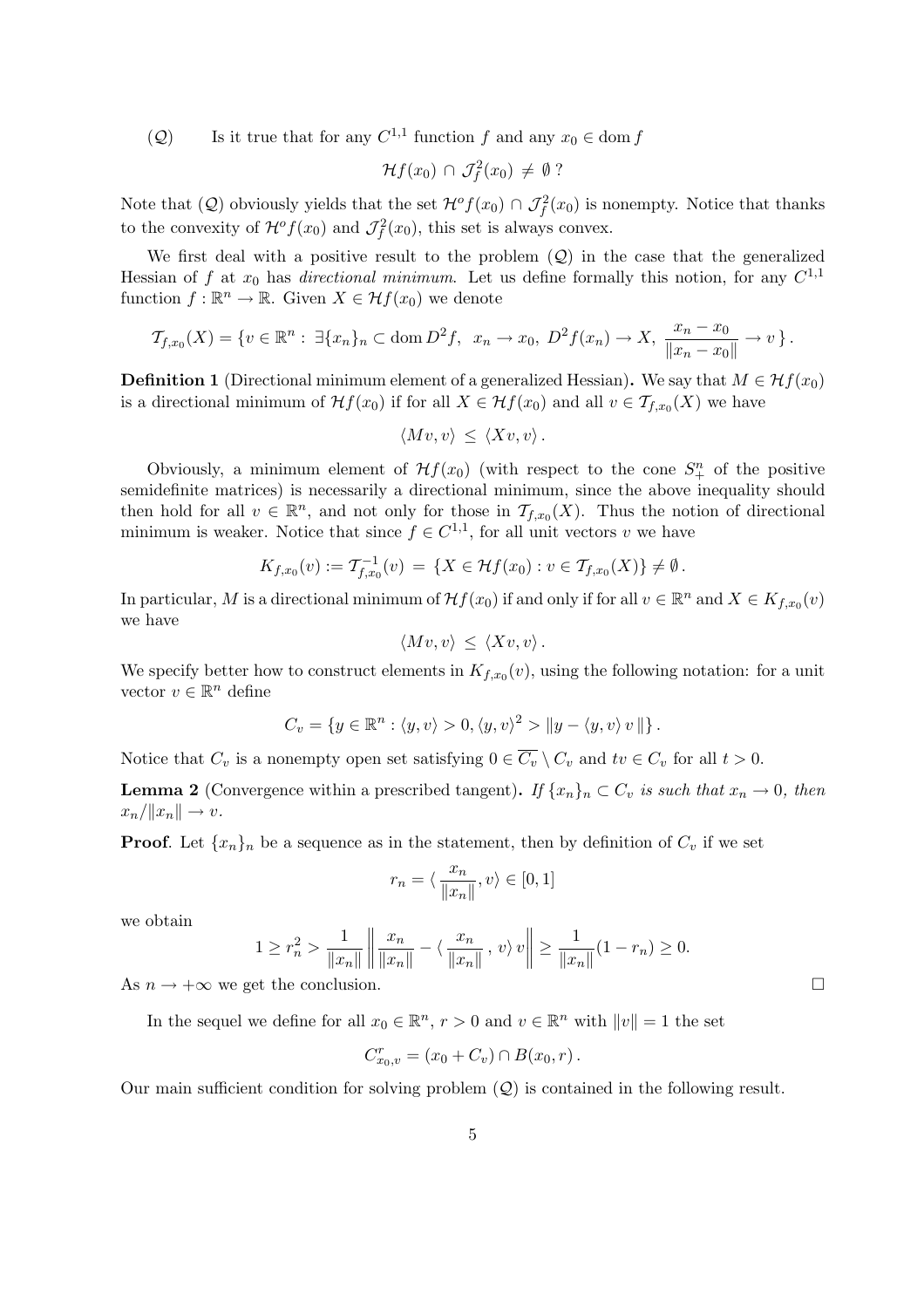Theorem 3 (Hessian with directional minimum element).

Let U be an open subset of  $\mathbb{R}^n$ ,  $x_0 \in U$  and  $f: U \to \mathbb{R}$  be a  $C^{1,1}$  function.

(i) If a matrix  $M \in S^n$  satisfies  $\langle Mv, v \rangle \leq \langle Xv, v \rangle$  for all  $X \in Hf(x_0)$  and  $v \in T_{f,x_0}(X)$ , then there exists  $\varphi \in \mathcal{M}_f(x_0)$  such that  $M = D^2 \varphi(x_0)$ .

(ii) If in addition  $M \in Hf(x_0)$  (i.e. M is a directional minimum of  $Hf(x_0)$ ), then  $(Q)$  holds.

**Proof.** There is no loss of generality to assume that U is convex and that  $f(x_0) = 0$  and  $Df(x_0) = 0$ . Consider now some  $r_0 > 0$  such that  $Df$  is Lipschitz continuous on  $B(x_0, r_0) \subset U$ . Let  $M \in S^n$  be as in the statement and fix  $d \in \mathbb{R}^n$  with  $||d|| = 1$  and  $r \in [0, r_0]$ . We define

$$
\varphi_d(r) := \begin{cases} \inf_{x \in C_{x_0,d}^r} \inf_{T \in \mathcal{H}f(x) \cup \{M\}} \langle Td, d \rangle, & \text{if } r > 0 \\ \langle Md, d \rangle, & \text{if } r = 0. \end{cases}
$$
(10)

Note that  $\varphi_d$  is a real-valued nonincreasing function, so that

$$
\varepsilon_d(r) := \varphi_d(0) - \varphi_d(r) \ge 0
$$

defines a nondecreasing function which is in fact upper bounded by a constant independent of d. Using the upper semicontinuity of the multifunction  $x \mapsto \mathcal{H}f(x)$  at  $x_0$  we deduce that for every  $\varepsilon > 0$  there exists  $\delta > 0$  such that

$$
\mathcal{H}f(B(x_0,\delta)) \subset \mathcal{H}f(x_0) + B(0,\varepsilon).
$$

We now claim, shrinking  $\delta > 0$  if necessary, that the following stronger conclusion holds:

$$
x \in C_{x_0,d}^{\delta} \implies \mathcal{H}f(x) \subset K_{f,x_0}(d) + B(0,\varepsilon).
$$

Indeed if this is not the case, we can find  $\bar{\varepsilon} > 0$  and a sequence  $\{x_n\}_n \subset C_{x_0,v}^r$  satisfying  $x_n \neq x_0, x_n \to x_0$  and  $(x_n - x_0)/\|x_n - x_0\| \to d$  such that there exist  $A_n \in Hf(x_n)$  with  $A_n \notin K_{f,x_0}(d) + B(0,\overline{\varepsilon})$ . By definition of  $\mathcal{H}f(x_n)$  we can slightly modify the sequence  $\{x_n\}_n$  to a sequence  $\{y_n\}_n \subset C^{r_0}_{x_0,d} \cap \text{dom } D^2f$  so that  $y_n \to x_0$  and  $A_n = D^2f(y_n)$ . Taking a subsequence if necessary, we may assume  $A_n \to X \in S^n$ . Using the upper semicontinuity of  $x \mapsto \mathcal{H}f(x)$  we deduce  $X \in Hf(x_0)$ , which in view of the fact that  $(y_n - x_0)/||y_n - x_0|| \to d$  yields  $X \in K_{f,x_0}(d)$ . This provides a contradiction.

For some  $x \in C_{x_0,d}^{\delta}$  and  $T \in Hf(x) \cup \{M\}$  (both depending on  $\varepsilon$  and d) we have  $\varphi_d(\delta) \ge$  $\langle Td, d \rangle - \varepsilon$ . Let us assume that  $T \in \mathcal{H}f(x)$  (the case  $T = M$  is simpler). Since T can be written as  $T_0 + \varepsilon T_1$  where  $T_0 \in K_{f,x_0}(d)$  and  $T_1 \in S^n \cap B(0,1)$ , we get  $\varphi_d(\delta) \ge \langle T_0d, d \rangle + \varepsilon \langle T_1d, d \rangle - \varepsilon \ge$  $\langle Md, d\rangle - 2\varepsilon$ , *i.e.*,  $\varepsilon_d(\delta) \leq 2\varepsilon$ . We conclude that the function

$$
\varepsilon(r) := \sup_{\|d\|=1} \varepsilon_d(r) \tag{11}
$$

(which is real-valued and nondecreasing) satisfies:

$$
\lim_{r \to 0} \varepsilon(r) = 0. \tag{12}
$$

Consider the function

$$
f_1(x) := f(x) - \frac{1}{2} \langle M(x - x_0), x - x_0 \rangle
$$
 for  $x \in U$ .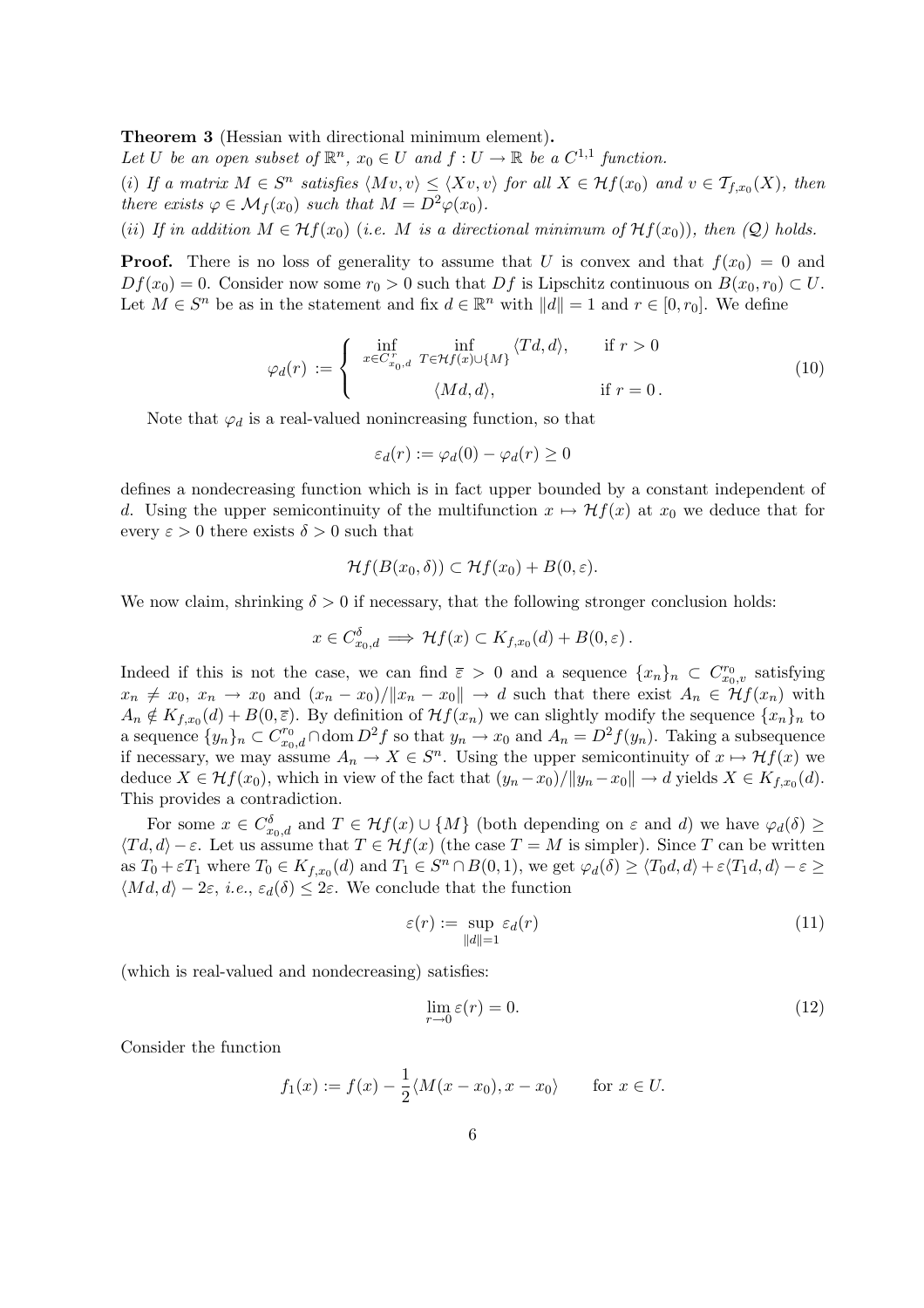Note that  $f_1$  is  $C^{1,1}$ ,  $f_1(x_0) = 0$  and  $Df_1(x_0) = 0$ . Further, fix any  $x \in U \setminus \{x_0\}$  (with  $[x_0, x] \subset U$ ) and apply the second-order expansion of  $f_1$  (cf. [8, Theorem 2.3]). Then for some  $z \in (x_0, x)$ and  $S \in \text{co} \mathcal{H} f_1(z)$  we have

$$
f_1(x) - f_1(x_0) = \frac{1}{2} \langle S(x - x_0), x - x_0 \rangle = \frac{1}{2} \langle Sd, d \rangle ||x - x_0||^2,
$$
 (13)

where  $d := (x - x_0)/\|x - x_0\|$ . Then there exist  $\{\lambda_i\}_{i=1}^k \subset [0, 1]$  with  $\sum_{i=1}^k \lambda_i = 1$  and  $\{T_i\}_{i=1}^k \subset$  $\mathcal{H}f(z)$  such that

$$
S = \sum_{i=1}^{k} \lambda_i (T_i - M).
$$

Set  $r := ||x - x_0|| \ge ||z - x_0||$ . From (10), (11) and (13) we deduce

$$
f_1(x) - f_1(x_0) = \frac{1}{2} \sum_{i=1}^k \lambda_i \left( \langle T_i d, d \rangle - \langle M d, d \rangle \right) ||x - x_0||^2 \ge \frac{1}{2} \left( \varphi_d(r) - \varphi_d(0) \right) r^2 \ge -\varepsilon(r) r^2,
$$

which in view of Lemma 25 (Appendix) yields

$$
f_1(x) - f_1(x_0) \geq -\psi(||x - x_0||),
$$

where  $\psi(0) = \psi'(0) = \psi''(0) = 0$  for some  $C^2$  function  $\psi$ , and whenever  $||x - x_0||$  sufficiently small. Defining

$$
x \mapsto \varphi(x) := \frac{1}{2} \langle M(x - x_0), x - x_0 \rangle - \psi(||x - x_0||)
$$

we deduce that  $\varphi \in \mathcal{M}_f(x_0)$  and  $D^2 \varphi(x_0) = M \in \mathcal{J}_f^2(x_0)$ .

**Corollary 4** (Hessian with minimum element). Let U be an open convex subset of  $\mathbb{R}^n$ ,  $x_0 \in U$ and  $f: U \to \mathbb{R}$  be a  $C^{1,1}$  function. If  $\mathcal{H}f(x_0)$  has a minimum element, then  $(Q)$  holds.

In the one-dimensional case  $(n = 1)$ , since  $\mathcal{H}^{\circ} f(x_0) = \text{co}\,\mathcal{H} f(x_0)$  is a segment, the subset  $\mathcal{H}f(x_0)$  has a minimum thus the previous result applies.

**Corollary 5** (One-dimensional case). Let  $f: I \subset \mathbb{R} \to \mathbb{R}$  be a  $C^{1,1}$  function and  $x_0 \in I$ . Then for some  $\varphi \in \mathcal{M}_f(x_0)$  we have

$$
\varphi''(x_0) = \min \mathcal{H}f(x_0).
$$

The above corollary might lead to the erroneous conclusion that the only element of the Clarke Hessian that can be represented by a subjet is its minimum (see also the example given by (7) in the introduction). In fact this is true for piecewise  $C<sup>2</sup>$  functions (in this case for some  $\delta > 0$  the restrictions of f onto  $[x_0, x_0 + \delta)$  and  $(x_0 - \delta, x_0]$  are  $C^2$  and  $\mathcal{H}f(x_0)$  contains at most two elements) but fails for  $C^{1,1}$  functions with oscillating second derivatives, as the following example shows:

**Example 6** (Non-uniqueness of solution of  $(Q)$  in R). Let  $f : \mathbb{R} \to \mathbb{R}$  be the following  $C^{1,1}$ function:

$$
f(x) = \int_0^x g(s)ds \quad \text{with} \quad g(s) = \begin{cases} s^2 \sin(\frac{1}{s}) & \text{if } s \neq 0\\ 0 & \text{if } s = 0. \end{cases}
$$
 (14)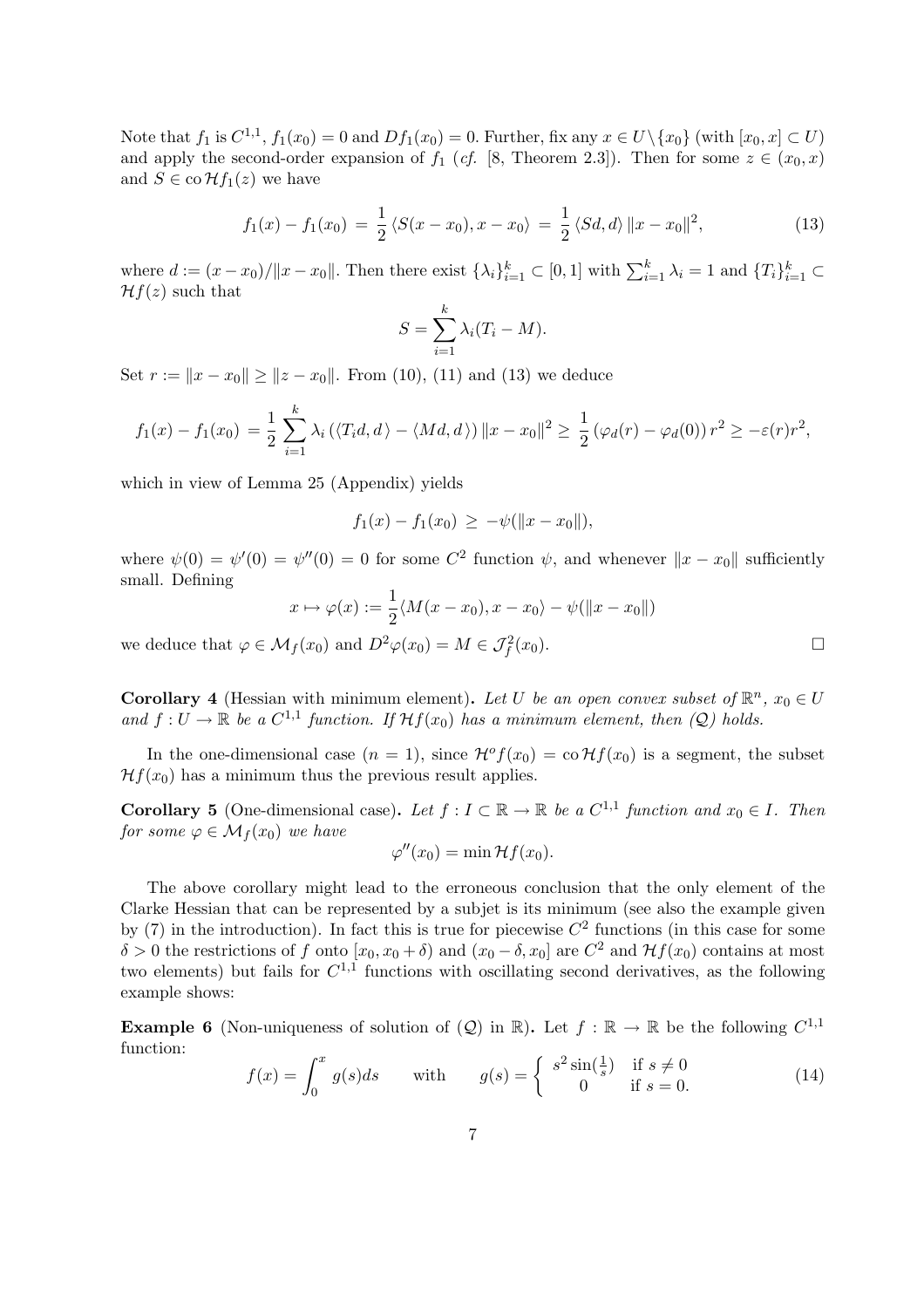Note that  $f''(0) = 0$  (but f is not  $C^2$  around 0) and  $\mathcal{H}f(0) = [-1, 1]$ . Since f admits a secondorder Taylor series around  $x = 0$ , we deduce using Lemma 25 that there exists  $\varphi \in \mathcal{M}_f(0)$  with  $\varphi''(0) = 0$ . It follows easily that

$$
\mathcal{H}f(0) \cap \mathcal{J}_f^2(0) = [-1,0],
$$

showing that the element of  $\mathcal{H}f(x_0)$  that satisfies  $(Q)$  need not be unique.

A slight modification of the above example provides an example in  $\mathbb{R}^n$  which proves that the existence of a (directional) minimum element of the generalized Hessian is not a necessary condition for  $(Q)$  to hold.

**Example 7** ((Q) holds but  $Hf(x_0)$  has no directional minima). Let  $F : \mathbb{R}^n \to \mathbb{R}$  be the following function  $(n \geq 2)$ :

$$
F(x) = f(||x||), \qquad x \in \mathbb{R}^n
$$

where f is given by  $(14)$ . Then it can be easily verified that F is twice differentiable everywhere, with

$$
D^{2}F(x) = \begin{cases} g'(\|x\|) u u^{\top} + (g(\|x\|)/\|x\|) (Id_{n} - u u^{\top}), & \text{if } x \neq 0 \\ 0, & \text{if } x = 0 \end{cases}
$$

where  $u := x/||x||$ , Id<sub>n</sub> denotes the  $n \times n$ -identity matrix and  $u^{\top}$  stands for the transposed of the (column) vector u. It follows easily that F is  $C^{1,1}$  (but not  $C^2$  around 0) and

$$
\mathcal{H}F(0) = \{ t v v^{\top} : t \in [-1, 1], ||v|| = 1 \}.
$$

Moreover, for  $||v|| = 1$  we have

$$
K_{F,0}(u) = \{ t u u^{\top} : t \in [-1,1] \}.
$$

We first remark that  $H_F(0)$  does not possess a directional minimum element. Indeed, whenever w is a unit vector normal to v, each element of  $H_F(0)$  of the form  $A = tv v^{\top}$  is never a minorant of  $B = -w w^{\top} \in K_{F,0}(w)$  in the direction of w.

Consider now some  $\varphi \in \mathcal{M}_f(0)$  with  $\varphi''(0) = 0$  (see Example 6); we define  $\Phi := (\varphi \circ \| \cdot \|)$ and we observe that  $\Phi$  is of class  $C^2$ , with

$$
D^{2}\Phi(x) = \begin{cases} \varphi''(\|x\|) u u^{\top} + (\varphi'(\|x\|)/\|x\|) (Id_{n} - u u^{\top}), & \text{if } x \neq 0 \\ 0, & \text{if } x = 0. \end{cases}
$$

Thus  $\Phi \in M_F(0)$  and  $D^2\Phi(0) = 0$ , yielding

$$
0 \in \mathcal{H}F(0) \cap \mathcal{J}_F^2(0).
$$

We also remark that the null matrix is not the unique solution. We can easily characterize all solutions of  $(Q)$ : a solution  $tv v^{\top}$  satisfies  $t \in [-1, 0]$ . Conversely, if  $t \in [-1, 0)$  we set  $\Phi(x) = \varphi(\|x\|) + \frac{1}{2}t\langle v, x \rangle^2$ , and observe that  $D^2\Phi(0) = tv v^\top$ . Thus,

$$
\mathcal{H}F(0) \cap \mathcal{J}_F^2(0) = \{ t v v^\top : t \in [-1,0], ||v|| = 1 \}.
$$

¤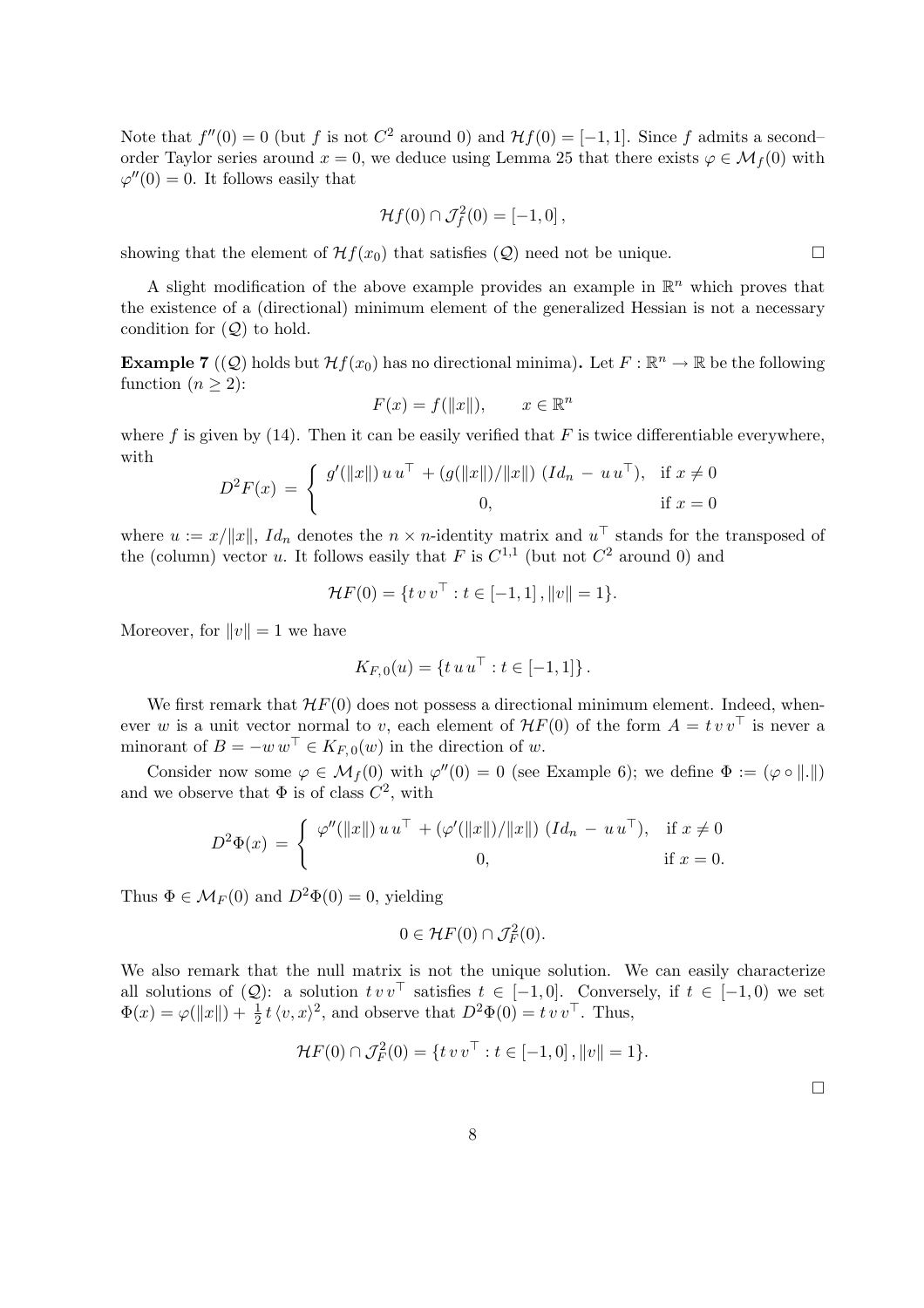We provide a further example to illustrate Theorem 3 and the fact that directional minima of  $\mathcal{H}f(x_0)$ , when they do exist, may not be unique.

Example 8 (Non-uniqueness of directional minima). Consider the following regions in the first quadrant of  $\mathbb{R}^2$ ª

$$
\Omega_1 := \left\{ (x_1, x_2) \in \mathbb{R}^2 : x_1 > 0, x_2 \in (0, \frac{1}{2}x_1) \right\}
$$
  
\n
$$
\Omega_2 := \left\{ (x_1, x_2) \in \mathbb{R}^2 : x_1 > 0, x_2 \in (\frac{1}{2}x_1, 2x_1) \right\}
$$
  
\n
$$
\Omega_3 := \left\{ (x_1, x_2) \in \mathbb{R}^2 : x_1 > 0, x_2 \in (2x_1, +\infty) \right\}.
$$

and let  $f : \mathbb{R}^2 \to \mathbb{R}$  be defined as follows:

$$
f(x_1, x_2) = \begin{cases} \frac{3x_2^2}{2} & \text{if } (x_1, x_2) \in \text{cl}\,\Omega_1 \\ 2x_1x_2 - \frac{x_1^2 + x_2^2}{2} & \text{if } (x_1, x_2) \in \text{cl}\,\Omega_2 \\ \frac{3x_1^2}{2} & \text{if } (x_1, x_2) \in \text{cl}\,\Omega_3 \end{cases}
$$
(15)

and  $f(x_1, x_2) = f(|x_1|, |x_2|)$  for  $(x_1, x_2) \in \mathbb{R}^2$ . Then we obtain

$$
\mathcal{H}f(0,0) = \left\{ \left( \begin{array}{cc} 3 & 0 \\ 0 & 0 \end{array} \right), \left( \begin{array}{cc} 0 & 0 \\ 0 & 3 \end{array} \right), \left( \begin{array}{cc} -1 & 2 \\ 2 & -1 \end{array} \right), \left( \begin{array}{cc} -1 & -2 \\ -2 & -1 \end{array} \right) \right\}
$$

The first two matrices are bigger than the last two, which are not mutually comparable. Moreover one easily checks that each of the two matrices

$$
\left(\begin{array}{cc} -1 & 2\\ 2 & -1 \end{array}\right), \left(\begin{array}{cc} -1 & -2\\ -2 & -1 \end{array}\right) \tag{16}
$$

.

is a directional minimum. Consequently both matrices are elements of  $\mathcal{H}f(0,0) \cap \mathcal{J}_{f}^{2}(0,0)$ . Further, notice that  $\varphi \equiv 0 \in \mathcal{M}_f(0,0)$ , but  $0 = D^2 \varphi(0,0) \in \mathcal{J}_f^2(0,0)$  is not comparable with neither of the two elements in (16) although from the point of view of optimization  $\varphi$  is the most interesting test function since f has a minimum point at  $(0, 0)$ .

We shall now present an example of a piecewise quadratic function in  $\mathbb{R}^2$  (whose Hessian at a given point  $x_0$  has no directional minima and) for which  $(Q)$  has a negative answer.

**Example 9** (Failure of  $(Q)$  for a  $C^{1,1}$ -function in  $\mathbb{R}^2$ ). There exists a (piecewise quadratic)  $C^{1,1}$ function  $f : \mathbb{R}^2 \to \mathbb{R}$  such that for some  $\bar{x} \in \mathbb{R}^2$ ,

$$
\mathcal{H}^o f(\bar{x}) \cap \mathcal{J}_f^2(\bar{x}) = \emptyset. \tag{17}
$$

(Construction of the counterexample.) Let us consider the following six open subsets of  $\mathbb{R}^2$ .

$$
\Omega_1 := \left\{ (x_1, x_2) \in \mathbb{R}^2 : x_1 > 0, x_2 \in (0, \frac{1}{2}x_1) \right\} \qquad \Omega_4 := (-\infty, 0) \times (0, +\infty)
$$
  
\n
$$
\Omega_2 := \left\{ (x_1, x_2) \in \mathbb{R}^2 : x_1 > 0, x_2 \in (\frac{1}{2}x_1, 2x_1) \right\} \qquad \Omega_5 := (-\infty, 0) \times (-\infty, 0)
$$
  
\n
$$
\Omega_3 := \left\{ (x_1, x_2) \in \mathbb{R}^2 : x_1 > 0, x_2 \in (2x_1, +\infty) \right\} \qquad \Omega_6 := (0, +\infty) \times (-\infty, 0).
$$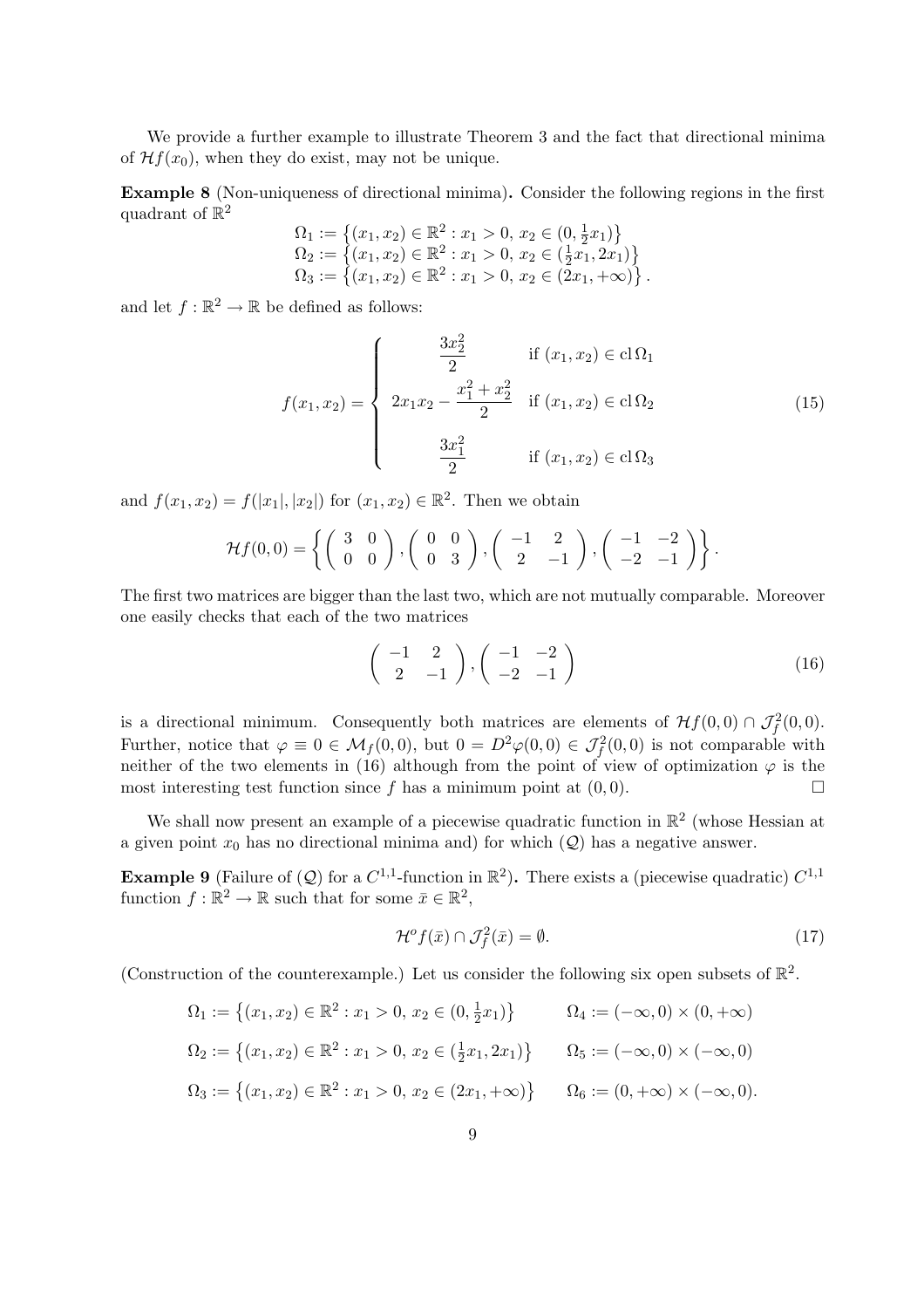Observe that  $\mathbb{R}^2 = \bigcup_{i=1}^6$  $_{i=1}^{6}$  cl  $\Omega_{i}$  and let  $f : \mathbb{R}^{2} \to \mathbb{R}$  be defined as follows:

$$
f(x_1, x_2) = \begin{cases} \frac{3x_2^2}{2} & \text{if } (x_1, x_2) \in \text{cl}\,\Omega_1 \\ 2x_1x_2 - \frac{x_1^2 + x_2^2}{2} & \text{if } (x_1, x_2) \in \text{cl}\,\Omega_2 \\ \frac{3x_1^2}{2} & \text{if } (x_1, x_2) \in \text{cl}\,\Omega_3 \end{cases} \quad | \quad \frac{x_1^2 + x_2^2}{4} \quad \text{if } (x_1, x_2) \in \text{cl}\,\Omega_5 \quad (18)
$$

It is straightforward to see that  $f$  is well-defined and continuous. On each of the six open subsets  $\Omega_i$  the function f coincides with a quadratic function. One can easily verify that f is differentiable at each  $(x_1, x_2) \in \mathbb{R}^2$  and the derivative function  $Df$  is Lipschitz continuous of constant  $K := 3$  in  $\mathbb{R}^2$  (the spectral radius of each Hessian matrix  $D^2 f(x_1, x_2)$  is less or equal to  $2 \text{ fm}$  all  $(x_1, x_1) \subset \mathbb{R}^6$   $\Omega$ ). Let  $\bar{x} = (0, 0)$  and note that  $f(0, 0) = 0$  and  $Df(0, 0) = (0, 0)$ . to 3 for all  $(x_1, x_2) \in \bigcup_{i=1}^6 \Omega_i$ . Let  $\bar{x} = (0, 0)$  and note that  $f(0, 0) = 0$  and  $Df(0, 0) = (0, 0)$ , while the generalized Hessian  $\mathcal{H}f(0,0)$  consists of the following six elements (corresponding to each of the six quadratic forms in the definition of  $f$ ):

$$
\mathcal{H}f(0,0) := \left\{ \begin{pmatrix} 0 & 0 \\ 0 & 3 \end{pmatrix}, \begin{pmatrix} -1 & 2 \\ 2 & -1 \end{pmatrix}, \begin{pmatrix} 3 & 0 \\ 0 & 0 \end{pmatrix}, \begin{pmatrix} 1/2 & 0 \\ 0 & 0 \end{pmatrix}, \begin{pmatrix} 1/2 & 0 \\ 0 & 1/2 \end{pmatrix}, \begin{pmatrix} 0 & 0 \\ 0 & 1/2 \end{pmatrix} \right\}.
$$

Let us show that none of these matrices can be the second derivative of a minorant  $\varphi \in \mathcal{M}_f(0,0)$ . Indeed, the five diagonal matrices can be easily excluded: if for some  $\varphi \in \mathcal{M}_f(0,0)$  one has

$$
D^2 \varphi(0,0) = \begin{pmatrix} \lambda_1 & 0 \\ 0 & \lambda_2 \end{pmatrix},
$$

where  $\lambda_1, \lambda_2 \in \mathbb{R}_+$  and at least one of them is (strictly) positive, then since  $\varphi(0,0) = f(0,0) = 0$ and  $D\varphi(0,0) = Df(0,0) = (0,0)$ , the second–order Taylor series of  $\varphi$  around  $(0,0)$  would yield that  $f(x_1, x_2) \geq 2^{-1}(\lambda_1 x_1^2 + \lambda_2 x_2^2) + o(x_1, x_2)$ , where  $||(x_1, x_2)||^{-2}o(x_1, x_2) \to 0$ . A contradiction arises by considering points either of the form  $(t, 0)$  or of the form  $(0, t)$ , for |t| sufficiently small. The second matrix can also be excluded, since it would correspond to a minorant  $\varphi(x_1, x_2)$  =  $2x_1x_2 - 2^{-1}(x_1^2 + x_2^2) + o(x_1, x_2)$  which would fail to be majorated by f on the line  $\{(t, t) \in \mathbb{R}^2 :$  $t < 0$ . For essentially the same reason, no convex combination of the matrices in  $\mathcal{H}f(0,0)$  is representable by a subjet. Thus (17) holds true and the construction is complete.

Notice that  $f \geq 0$  and it has a minimum at the origin, in particular  $\varphi \equiv 0 \in \mathcal{M}_f(0,0)$  so that the null matrix is in  $\mathcal{J}_{f}^{2}(0,0)$  and it is a maximal element of this set, but it is not an element of  $\mathcal{H}^{\rho}(0,0)$ . Nonetheless,  $\mathcal{H}f(0,0)$  contains an element with strictly negative eigenvalue. Indeed the set  $\mathcal{H}f(0,0)$  seems to contain too much information from the point of view of nonsmooth analysis, as it contradicts standard second-order necessary conditions for local minima.  $\Box$ 

As already stated in the introduction, the cone relaxation (iv) of condition (iii) of  $(Q)$  always yields a positive answer. This is the aim of the following remark.

**Remark 10** (Cone relaxation). Let  $f: U \subset \mathbb{R}^n \to \mathbb{R}$  be a  $C^{1,1}$  function and  $x_0 \in U$ . Then for any  $M \in \mathcal{J}_f^2(x_0)$  there exists  $A \in \mathcal{H}f(x_0)$  such that  $A \succeq M$ .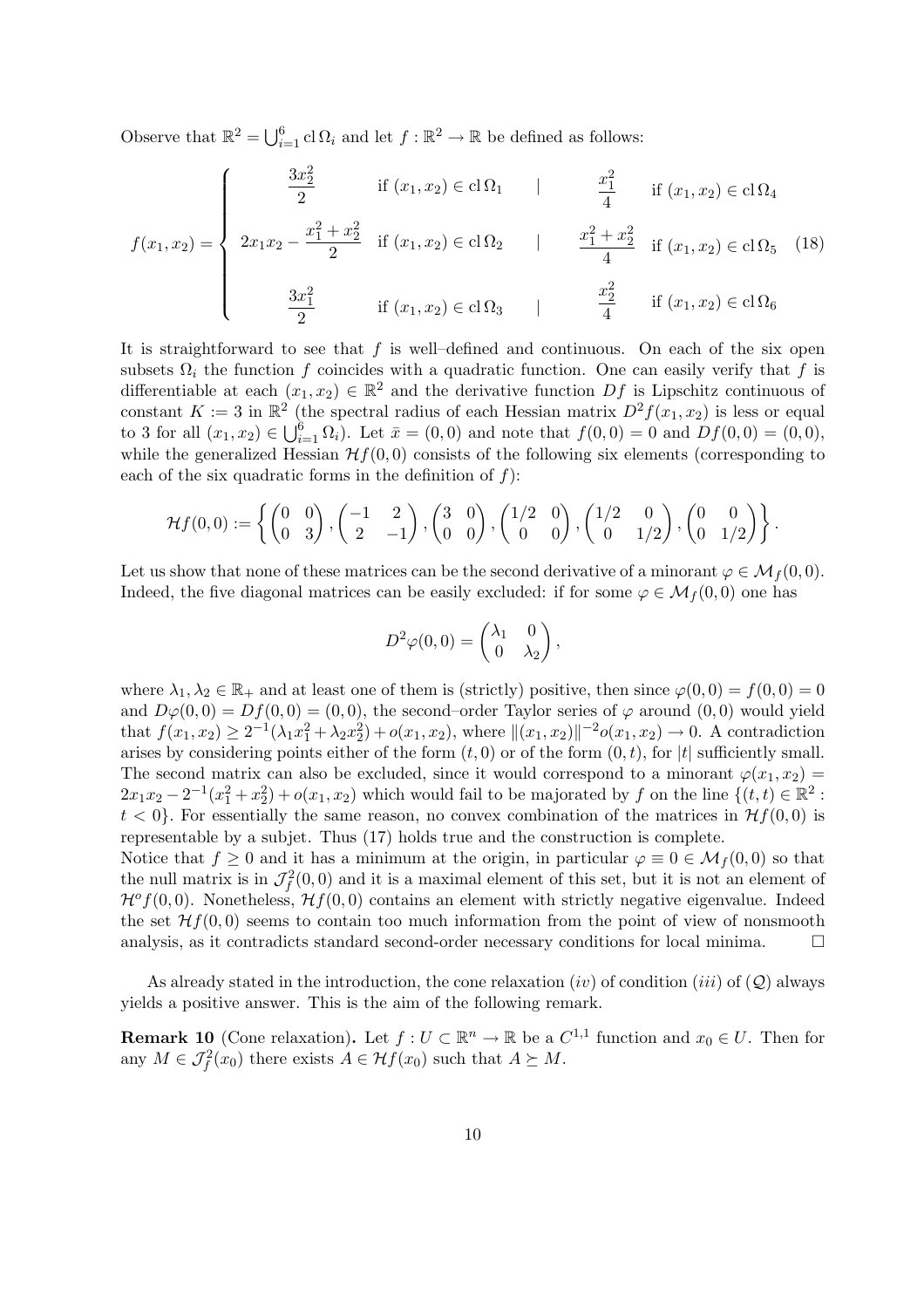**Proof.** Let us recall that every  $C^{1,1}$ -function, being lower- $C^2$  ([6, Remark 3.3] *e.g.*), is semiconvex. Thus the above statement is a simple consequence of Jensen's Lemma (see [5, Appendix]). Let us recall this argument for completeness. Fix any  $\varphi \in \mathcal{M}_f(x_0)$  and set  $M := D^2 \varphi(x_0)$ . Then the function  $f - \varphi$  attains a local minimum at  $x_0$ . Moreover, modifying  $\varphi$  if necessary (but keeping invariant its second derivative at  $x_0$ ), we may assume that the above minimum is strict and we can construct two sequences  $\{x_n\}_n$  and  $\{p_n\}_n$  in  $\mathbb{R}^n$  with  $\{x_n\} \to x_0$  such that f is twice differentiable at  $x_n$ , and such that the function

$$
x \longmapsto f_n(x) := f(x) - \varphi(x) - \langle p_n, x \rangle
$$

has a local minimum at  $x_n$  for all  $n \in \mathbb{N}$ . Applying the second–order optimality condition for the function  $f_n$  at  $x_n$  we deduce that  $D^2 f(x_n) \succeq D^2 \varphi(x_n)$  and passing to the limit (for a subsequence) we obtain

$$
A := \lim_{x_n \to x_0} D^2 f(x_n) \succeq D^2 \varphi(x_0) = M.
$$

The proof is complete.  $\Box$ 

### 3 The case of piecewise  $C^2$  functions

Comparing with Theorem 3, Example 9 reveals an important difference in case the dimension of the space is more that one, namely the lack of a total ordering in the elements of  $\mathcal{H}f(x_0)$ . In particular, neither the minimum element min  $\mathcal{H}f(x_0)$  nor the directional minima of  $\mathcal{H}f(x_0)$ necessarily exist, so there is no a priori natural candidate to fulfill with  $(Q)$ . In what follows, we seek for conditions guaranteeing the existence of a minimum (thus of a second-order subjet). In the sequel, the term hypersurface refers to a  $C^2$  submanifold of  $\mathbb{R}^n$  of codimension 1.

**Definition 11** (C<sup>1,1</sup> functions that are piecewise C<sup>2</sup>). A C<sup>1,1</sup> function  $f: U \to \mathbb{R}$  (U  $\subset \mathbb{R}^n$ open) is called piecewise  $C^2$  near  $x_0 \in U$  if for some  $r > 0$  with  $B(x_0, r) \subset U$  there exist finitely many hypersurfaces  $\{\Gamma_j\}_j$  such that

(i)  $x_0 \in \overline{\Gamma}_i$ , for all j; (ii)  $B(x_0,r) \setminus \bigcup_j \overline{\Gamma}_j$  has a finite number of connected components  $\Omega_1,\ldots,\Omega_k$  with  $x_0 \in \overline{\Omega}_i$ ; (iii)  $f \in C^2(\Omega_i)$  and  $x \mapsto D^2f(x)$  is uniformly continuous on  $\Omega_i$ , for all  $i \in \{1, ..., k\}$ .

Remark 12. (a) Condition (ii) of Definition 11 is automatically fulfilled whenever the hypersurfaces  $\Gamma_j$  are analytic (or semialgebraic) manifolds.

(b) As a consequence of Definition 11 each function  $D^2f|_{\Omega_i}$  can be continuously extended to  $\overline{\Omega}_i$ in a unique manner, yielding that the generalized Hessian  $\mathcal{H}f(x_0)$  consists of the (not necessarily distinct) matrices  $\{A_1, \ldots, A_k\}$ , each of which is obtained as a (unique) limit coming from each region  $\Omega_i$ , that is,

$$
A_i := \lim_{\substack{x \to x_0 \\ x \in \Omega_i}} D^2 f(x) \quad \text{for } i \in \{1, \dots, k\}.
$$

**Example 13** (Particular case:  $k = 2$ ). Let  $f \in C^{1,1}(U)$  and assume that for some  $r > 0$  with  $B(x_0, r) \subset U \subset \mathbb{R}^n$  there exist two open, nonempty, connected sets  $\Omega^+, \Omega^-$  and a hypersurface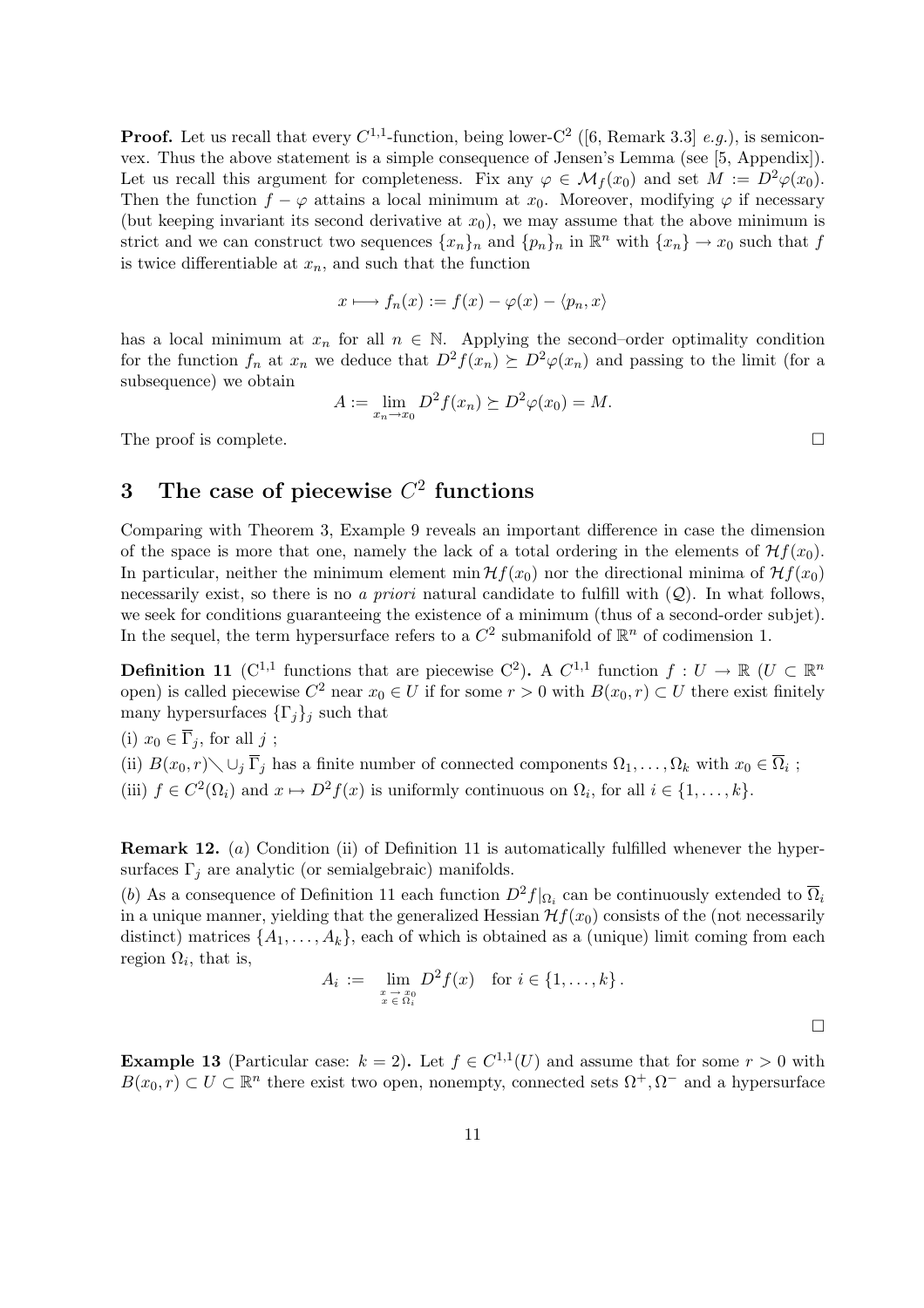$\Gamma \ni x_0$  such that  $\Omega^+ \cup \Gamma$  and  $\Omega^- \cup \Gamma$  are manifolds with boundary,  $f \in C^2(\Omega^+ \cup \Gamma) \cup C^2(\Omega^- \cup \Gamma)$ and for all  $x \in B(x_0, r)$  one and only one of the following occurs:

$$
x \in \Omega^+, \quad x \in \Omega^-, \quad x \in \Gamma.
$$

In this case

$$
\mathcal{H}f(x_0) = \{D^2f(x_0^+), D^2f(x_0^-)\},\
$$

where  $D^2 f(x_0^+), D^2 f(x_0^-)$  are the limits at  $x_0$  of Hessians of f obtained from each side of the hypersurface Γ.

In the situation of the previous example the generalized Hessian at  $x_0$  has a minimum element, providing thus (in view of Theorem 3) a positive answer for  $(Q)$ .

**Proposition 14** (Co-bordered regions give rise to comparable Hessians). Let  $f \in C^{1,1}(U)$  be as in Example 13. Then the matrices  $D^2 f(x_0^+)$  and  $D^2 f(x_0^-)$  are comparable in the order of symmetric matrices. In particular  $Hf(x_0) = \{D^2f(x_0^+), D^2f(x_0^-)\}\$  has a minimum element.

If the matrices  $D^2f(x_0^+), D^2f(x_0^-)$  have a common orthonormal base of eigenvectors  $\{v_1, \ldots, v_n\}$ with eigenvalues  $\{\lambda_1^+, \ldots, \lambda_n^+\}$  and respectively  $\{\lambda_1^-, \ldots, \lambda_n^-\}$ , and a unit normal vector  $n(x_0)$  to  $T_{x_0}\Gamma$  is not one of the eigenvectors, then f is twice differentiable at  $x_0$ .

**Proof.** Let  $v \in T_{x_0} \Gamma$  the tangent space, and  $\gamma : (-1, 1) \to \Gamma$  be a smooth curve with  $\gamma(0) = x_0$ ,  $\dot{\gamma}(0) = v$ . Then  $\overline{a}$ 

$$
\left. \frac{d}{dt} Df(\gamma(t)) \right|_{t=0} = D^2 f(x_0^+) v = D^2 f(x_0^-) v.
$$

Since the order of symmetric matrices is an intrinsic fact, if we choose as a base for  $\mathbb{R}^N$  the set  $\{v_1, \ldots, v_{n-1}, n(x_0)\}\$  where the first  $n-1$  vectors are a base of  $T_{x_0}\Gamma$  and  $n(x_0)\$  is a normal unit vector of  $\Gamma$  at  $x_0$ , then the only possible unequal element of the two matrices  $D^2 f(x_0^+), D^2 f(x_0^-)$ is the element of place  $n \times n$ , i.e.  $n(x_0) \cdot D^2 f(x_0^{\pm}) n(x_0)$ , or  $n(x_0) \cdot D^2 f(x_0^{-}) n(x_0)$ , respectively. Thus the two matrices are comparable.

In the assumptions of the second part of the statement, we can find a unit tangent vector  $\overline{\tau}$  ∈  $T_{x_0}$ Γ such that  $\overline{\tau} = \sum_{i=1}^n$  $\sum_{i=1}^{n} \alpha_i v_i$  and  $\alpha_i \neq 0$  for all i. Then from the first part of the proof we get that

$$
\lambda_i^- \alpha_i = D^2 f(x_0^-) \overline{\tau} \cdot v_i = D^2 f(x_0^+) \overline{\tau} \cdot v_i = \lambda_i^+ \alpha_i,
$$

for all indices *i*. Thus  $\lambda_i^- = \lambda_i^+$  for all *i* and the matrices  $D^2 f(x_0^-), D^2 f(x_0^+)$  are identical.  $\Box$ .

Using the above proposition we obtain the following result.

**Corollary 15.** Let  $f \in C^{1,1}(U)$  be a piecewise  $C^2$  function,  $x_0 \in U$ . Under the notation of Definition 11, we set  $\mathcal{H}f(x_0) = \{A_1, \ldots, A_k\}$ . Then for every  $i, j \in \{1, \ldots, k\}$  such that  $x_0 \in$  $\overline{\Gamma}_{\ell} \subset \overline{\Omega}_i \cap \overline{\Omega}_j$ , the matrices  $A_i$  and  $A_j$  are comparable.

**Proof.** Let  $\{x_n\}_n \subset \Gamma_\ell$  be such that  $x_n \to x_0$ . Denoting by  $D^2 f(x_n^i)$  (respectively,  $D^2 f(x_n^j)$ ) the limit of the Hessians of f at  $x_n$  obtained from the region  $\Omega_i$  (respectively,  $\Omega_i$ ) we have by Proposition 14 that either  $D^2 f(x_n^i) \succeq D^2 f(x_n^j)$  or  $D^2 f(x_n^i) \preceq D^2 f(x_n^j)$ . Taking a subsequence if necessary, we may assume that the order is fixed throughout the sequence (say,  $D^2 f(x_n^i) \succeq$  $D^2 f(x_n^j)$  for all  $n \ge 1$ ), which then passes to the limit as  $n \to \infty$  yielding  $A_i \succeq A_j$ .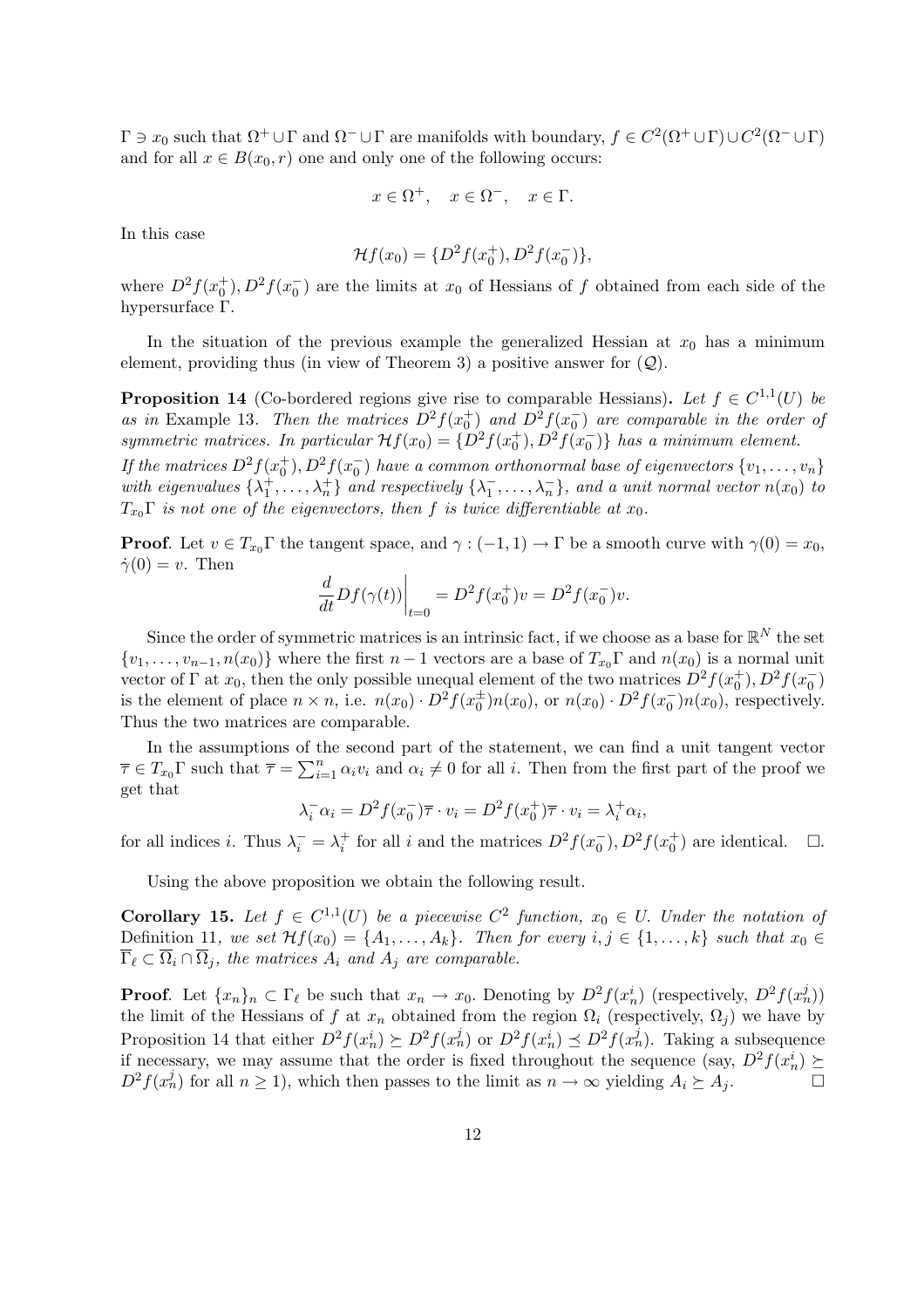The following example shows that the generalized Hessian  $\mathcal{H}f(\bar{x})$  of a piecewise  $C^2$  function  $f \in C^{1,1}(U)$  might not have a minimum element, even if all generalized Hessians are diagonal matrices.

**Example 16** (Diagonal Hessians with no minimum). There exists a  $C^{1,1}$  function  $f : \mathbb{R}^2 \to \mathbb{R}$ which is piecewise  $C^2$  around  $\bar{x} = (0,0)$  and for which all matrices of  $\mathcal{H}f(\bar{x})$  are diagonal, but there is no minimum element.

(Construction of the counterexample.) Let us consider the following five open subsets of  $\mathbb{R}^2$ .

$$
\Omega_1 := \left\{ (x_1, x_2) \in \mathbb{R}^2 : x_1 > 0, x_2 \in (-x_1^{1/3}, x_1^3) \right\} \qquad \Omega_4 := (-\infty, 0) \times (-\infty, 0)
$$
  
\n
$$
\Omega_2 := \left\{ (x_1, x_2) \in \mathbb{R}^2 : x_1 > 0, x_2 > x_1^3 \right\} \qquad \qquad \Omega_5 := \left\{ (x_1, x_2) \in \mathbb{R}^2 : x_1 > 0, x_2 < -x_1^{1/3} \right\}.
$$
  
\n
$$
\Omega_3 := (-\infty, 0) \times (0, +\infty)
$$

Observe that  $\mathbb{R}^2 = \bigcup_{i=1}^5$  $_{i=1}^{5}$  cl  $\Omega_{i}$  and define the function  $f : \mathbb{R}^{2} \to \mathbb{R}$  as follows:

$$
f(x_1, x_2) = \begin{cases} 0 & \text{if } (x_1, x_2) \in \text{cl}\,\Omega_1 \mid -\frac{1}{2}x_2^6 - x_1x_2^3 & \text{if } (x_1, x_2) \in \text{cl}\,\Omega_4 \\ -\frac{1}{2}(-x_1^3 + x_2)^2 & \text{if } (x_1, x_2) \in \text{cl}\,\Omega_2 \mid -\frac{1}{2}(x_1 + x_2^3)^2 & \text{if } (x_1, x_2) \in \text{cl}\,\Omega_5. \\ -\frac{1}{2}x_2^2 & \text{if } (x_1, x_2) \in \text{cl}\,\Omega_3. \end{cases}
$$

It is easily verified that f is  $C^{1,1}$ , piecewise  $C^2$  around  $\bar{x} := (0,0)$  and its generalized Hessian  $Hf(\bar{x})$  consists of the following three diagonal matrices

$$
\mathcal{H}f(\bar{x}) = \left\{ \begin{pmatrix} 0 & 0 \\ 0 & 0 \end{pmatrix}, \begin{pmatrix} 0 & 0 \\ 0 & -1 \end{pmatrix}, \begin{pmatrix} -1 & 0 \\ 0 & 0 \end{pmatrix} \right\}.
$$

Then  $Hf(\bar{x})$  does not have a minimum element. Nevertheless, one can check that for an appropriate choice of  $\varepsilon(r)$  (which tends to 0 as  $r \to 0$ ) the function  $\varphi(x) = -\frac{1}{2}$  $\frac{1}{2}x_2^2 + \varepsilon(\|x\|)\|x\|^2$ belongs to  $\mathcal{M}_f(\bar{x})$  and  $\mathbf{r}$ 

$$
D^2 \varphi(\bar{x}) = \begin{pmatrix} 0 & 0 \\ 0 & -1 \end{pmatrix} \in \mathcal{H} f(\bar{x}).
$$
 (19)

Thus (Q) is here satisfied. Notice that the above matrix is the unique element of  $\mathcal{H}f(\bar{x})$  that satisfies  $(Q)$  and that it is a directional minimum of  $\mathcal{H}f(\bar{x})$ .

In the above example we remark that there exist two hypersurfaces (one-dimensional manifolds) separating the regions  $\Omega_1$ ,  $\Omega_5$  and  $\Omega_4$  having the same tangent  $(0, -1)$ . This is somehow the cause of the non-existence of a minimum element. In fact in the 2-dimensional setting of the previous example, a qualification condition that avoids the above situation, ensures the existence of a minimum element. In what follows, we denote by  $\tau = (\tau_1, \tau_2)$  the unit vector that generates the tangent space of the hypersurface (smooth curve)  $\Gamma$  at  $\bar{x}$ . (In case that  $\bar{x} \in \bar{\Gamma} \setminus \Gamma$ , we assume that the limit of the tangents of  $\Gamma$  at x as  $x \to \bar{x}$  exists (this is the case, if  $\overline{\Gamma}$  is a manifold with boundary), and we take  $\tau$  equal to this limit.) We also denote by  $E := \{(1,0), (0,1), (-1,0), (0,-1)\}\$ the four tangents corresponding to the cartesian semi-axes.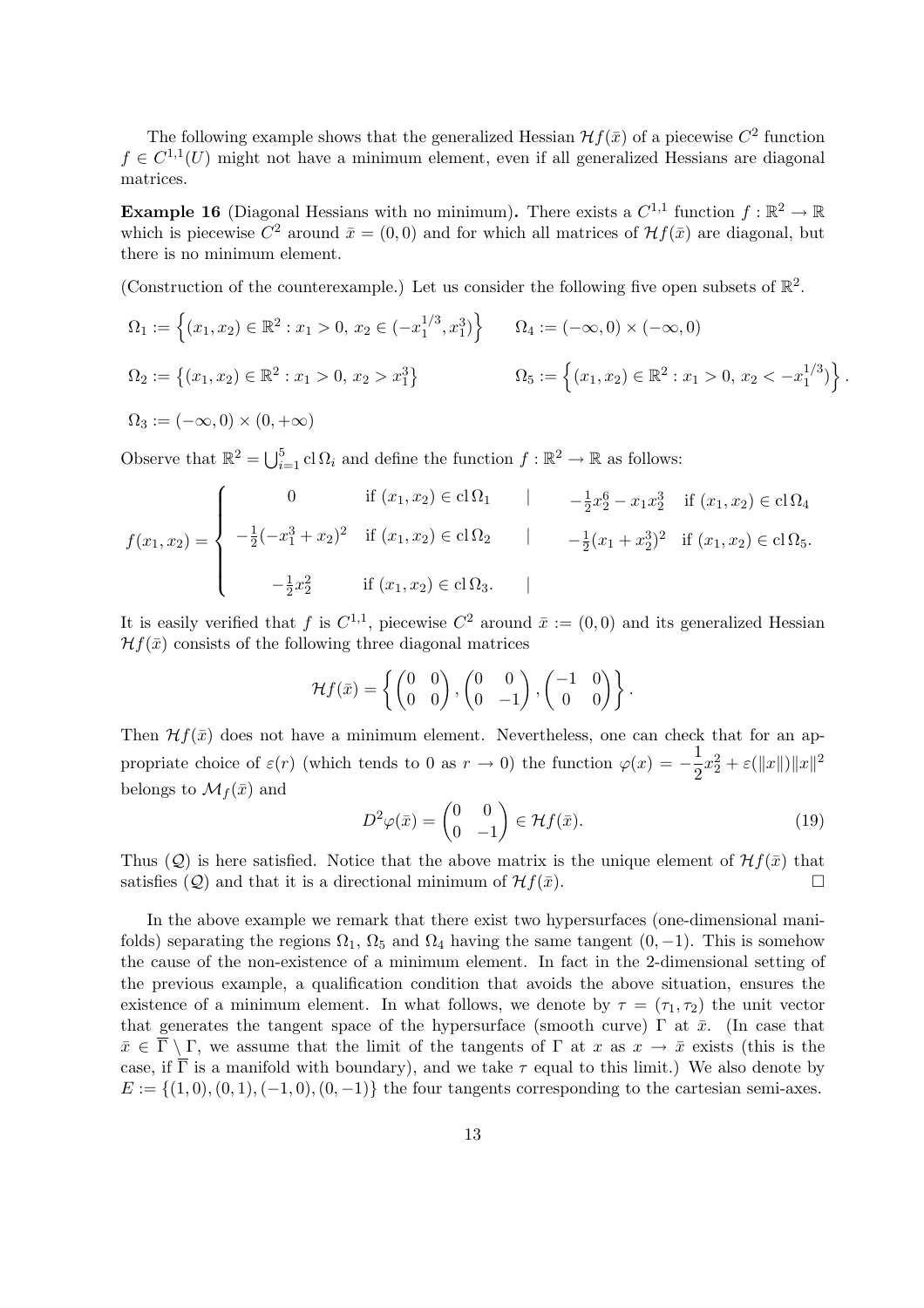**Theorem 17** (Diagonal matrices in  $\mathbb{R}^2$  with a qualification condition). Let  $f : \mathbb{R}^2 \to \mathbb{R}$  be a  $C^{1,1}$  function which is piecewise  $C^2$  around the origin  $\bar{x}=(0,0)$ . Assume that all elements of the generalized Hessian  $Hf(\bar{x}) = \{A_1, \ldots, A_k\}$  are diagonal matrices, and that for any  $\tau \in E$  there is at most one hypersurface (smooth curve)  $\Gamma$  of Definition 11 whose tangent vector  $\tau = (\tau_1, \tau_2)$ at  $\bar{x}$  belongs to E. Then  $Hf(\bar{x})$  has a minimum element (thus  $(Q)$  holds).

**Proof.** Let  $\Omega_1, \ldots, \Omega_k$  be the finite regions (open connected sets) of  $\bar{x}$  that give rise to the generalized Hessians  $\mathcal{H}f(\bar{x}) = \{A_1, \ldots, A_k\}$  (*cf.* Definition 11), where

$$
A_i := \lim_{\substack{x \to \bar{x} \\ x \in \Omega_i}} D^2 f(x) = \begin{pmatrix} a_i & 0 \\ 0 & b_i \end{pmatrix}.
$$

Using Corollary 15 and reordering the set  $\{1, \ldots, k\}$  if necessary, we may assume that as the index i moves progressively in the set  $\{1, \ldots, k\}$  the matrices  $A_i$  and  $A_{i+1}$  are comparable (i is taken modulo k). By Proposition 14 the matrices  $A_i$  and  $A_{i+1}$  are equal, whenever the tangent of the common boundary Γ of  $\Omega_i$  and  $\Omega_{i+1}$  is not parallel to one the axes. Thus, a change between  $A_i$  and  $A_{i+1}$  may occur whenever the (normalized) tangent of the common boundary of  $\Omega_i$  and  $\Omega_{i+1}$  belongs to E, i.e.  $\tau_1\tau_2 = 0$ . In particular, if  $\tau_1 = 0$ , then  $a_i \neq a_{i+1}$  and  $b_i = b_{i+1}$ , while if  $\tau_2 = 0$ , then  $a_i = a_{i+1}$  and  $b_i \neq b_{i+1}$ . Now evoking the qualification condition we deduce that each of the aforementioned changes either appears twice or does not appear at all. The conclusion follows easily.  $\Box$ 

As an easy consequence we obtain the following result.

**Corollary 18.** Let  $f : \mathbb{R}^2 \to \mathbb{R}$  be a  $C^{1,1}$  function that is piecewise  $C^2$  around the origin  $\bar{x} = (0, 0)$ . Assume that all matrices in  $\mathcal{H}f(\bar{x})$  are simultaneously diagonalizable and that distinct hypersurfaces  $\Gamma^\ell$  give rise to distinct tangents  $\tau^\ell$  at  $\bar x.$  Then  $\mathcal H f(\bar x)$  possesses a minimum element  $(and (Q) holds).$ 

Remark 19. Note that if all separating curves of Definition 11 are line segments (locally around  $x_0$ ), then the above qualification condition is automatically satisfied.

Let us finally note, for completeness, that the existence of a minimum element of the generalized Hessian  $\mathcal{H}f(\bar{x})$  does not imply the simultaneous diagonalizability of its elements.

Example 20 (Hessian with minimum element and non-commutative elements). There exists a  $C^{1,1}$  function  $f : \mathbb{R}^2 \to \mathbb{R}$  which is piecewise  $C^2$  around  $\bar{x} = (0,0)$ , such that the generalized Hessian  $\mathcal{H}f(\bar{x})$  has a minimum element but its elements are not simultaneously diagonalizable matrices.

(Construction of the counterexample.) Let us consider the following six open subsets of  $\mathbb{R}^2$ .

$$
\Omega_1 := \left\{ (x_1, x_2) \in \mathbb{R}^2 : x_1 > 0, x_2 \in (0, \frac{1}{2}x_1) \right\} \qquad \Omega_4 := (-\infty, 0) \times (0, +\infty)
$$
  
\n
$$
\Omega_2 := \left\{ (x_1, x_2) \in \mathbb{R}^2 : x_1 > 0, x_2 \in (\frac{1}{2}x_1, 2x_1) \right\} \qquad \Omega_5 := (-\infty, 0) \times (-\infty, 0)
$$
  
\n
$$
\Omega_3 := \left\{ (x_1, x_2) \in \mathbb{R}^2 : x_1 > 0, x_2 > 2x_1 \right\} \qquad \Omega_6 := (0, +\infty) \times (-\infty, 0).
$$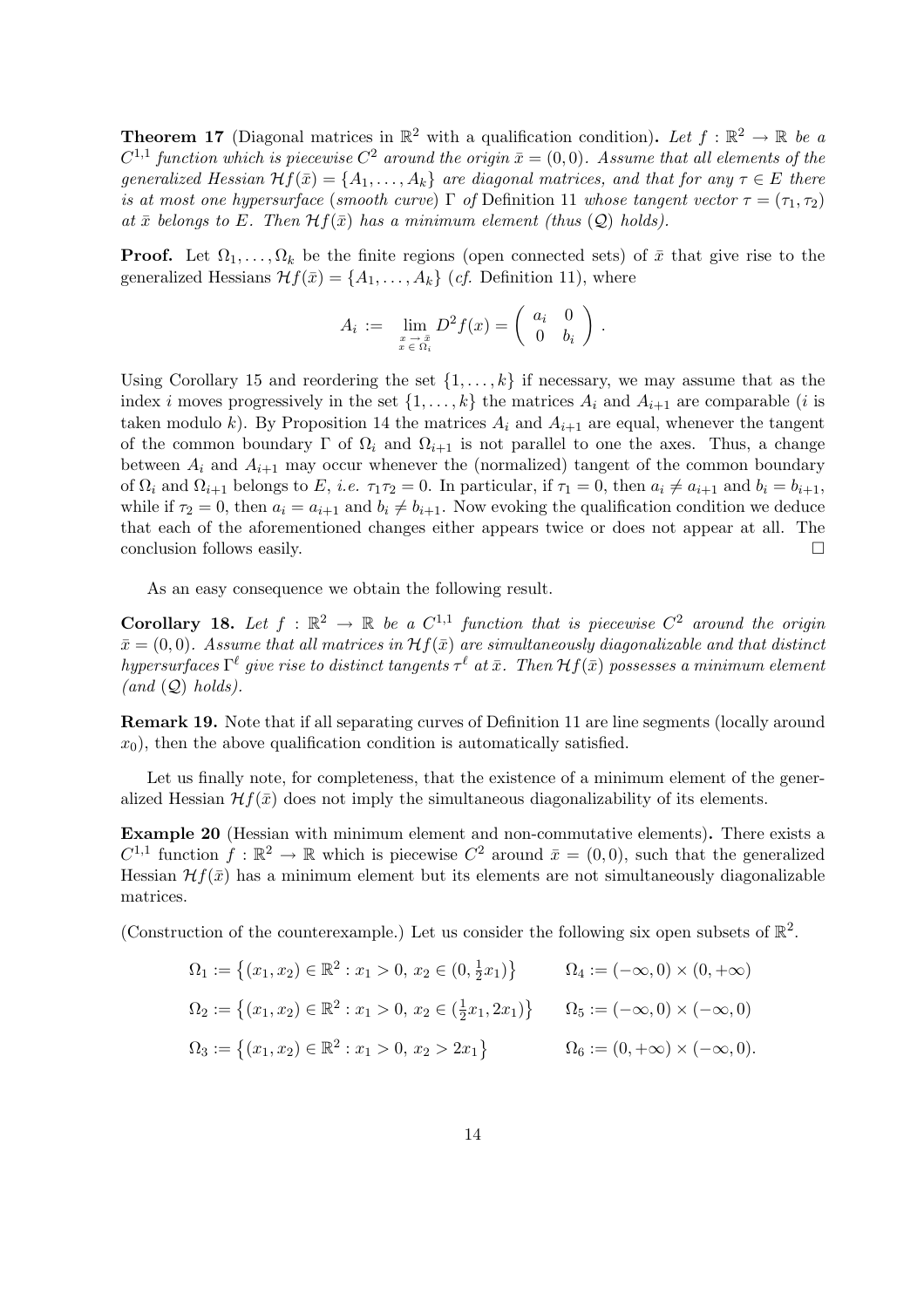Observe that  $\mathbb{R}^2 = \bigcup_{i=1}^6$  $_{i=1}^{6}$  cl  $\Omega_i$  and define the function  $f : \mathbb{R}^2 \to \mathbb{R}$  as follows:

$$
f(x_1, x_2) = \begin{cases} \frac{3}{2}x_2^2 & \text{if } (x_1, x_2) \in \text{cl}\,\Omega_1 \quad | & -3x_1^2 & \text{if } (x_1, x_2) \in \text{cl}\,\Omega_4 \\ 2x_1x_2 - \frac{1}{2}(x_1^2 + x_2^2) & \text{if } (x_1, x_2) \in \text{cl}\,\Omega_2 \quad | & -3x_1^2 - 3x_2^2 & \text{if } (x_1, x_2) \in \text{cl}\,\Omega_5 \\ \frac{3}{2}x_1^2 & \text{if } (x_1, x_2) \in \text{cl}\,\Omega_3 \quad | & -3x_2^2 & \text{if } (x_1, x_2) \in \text{cl}\,\Omega_6 \end{cases}
$$

It is easily verified that f is  $C^{1,1}$ , piecewise  $C^2$  around  $\bar{x}$  and that

$$
\mathcal{H}f(0,0) := \left\{ \begin{pmatrix} 0 & 0 \\ 0 & 3 \end{pmatrix}, \begin{pmatrix} -1 & 2 \\ 2 & -1 \end{pmatrix}, \begin{pmatrix} 3 & 0 \\ 0 & 0 \end{pmatrix}, \begin{pmatrix} -6 & 0 \\ 0 & 0 \end{pmatrix}, \begin{pmatrix} -6 & 0 \\ 0 & -6 \end{pmatrix}, \begin{pmatrix} 0 & 0 \\ 0 & -6 \end{pmatrix} \right\}.
$$

Then  $\mathcal{H}f(\bar{x})$  has a minimum element (coming out from the region  $\Omega_5$ ) but its elements are not simultaneously diagonalizable.

## 4 The case of the metric projector over the cone  $S_{+}^{n}$ .

Apart from the situation of Theorem 17 and Corollary 18 concerning piecewise  $C<sup>2</sup>$  functions, or the one-dimensional case of Corollary 5, let us give below an example of a  $SC<sup>1</sup>$  function in which Corollary 4 applies. (A  $C^{1,1}$  function f is called  $SC^1$  if its gradient  $\nabla f$  is semismooth.) We refer to [20, Definition 3.6] for the definition of semismoothness.

Let us denote by  $\Pi_{S^n_+}(X)$  the projection of a symmetric matrix  $X \in S^n$  to the cone of positive semidefinite matrices  $S_{+}^{n}$  under the Frobenius norm and let us consider the function

$$
\begin{cases} f: S^n \to \mathbb{R} \\ f(X) = \frac{1}{2} \|\Pi_{S^n_+}(X)\|^2. \end{cases}
$$

Then f is continuously differentiable with derivative  $\nabla f(X) = \Pi_{S_+^n}(X)$  (see [15, Section 2.2] for example). Since  $\nabla f$  is Lipschitz continuous and semialgebraic, we deduce from [1, Theorem 1] that f is  $SC^1$ . (In fact, according to [20, Corollary 4.15],  $\nabla f$  is also strongly semismooth.) Notice though that f is not piecewise- $C^2$ , unless  $n = 1$ . Assuming that X has the following spectral decomposition  $X = P\Lambda P^T$ , where  $\Lambda$  is the diagonal matrix of eigenvalues  $\lambda_1 \geq \ldots \geq \lambda_n$  of X and P is the corresponding orthogonal matrix of eigenvectors, it follows that  $\Pi_{S^n_+}(X) = P\Lambda_+ P^T$ , where  $\Lambda_+$  = Diag  $(\lambda_1^+, \ldots, \lambda_n^+)$  and  $\lambda_i^+$  = max $\{\lambda_i, 0\}$ . Following [19], let us define the three index sets of positive, zero and negative eigenvalues of X by  $\alpha := \{i : \lambda_i > 0\}, \beta := \{i : \lambda_i = 0\}$  and  $\gamma := \{i : \lambda_i < 0\}$  respectively, and write

$$
\Lambda = \left[ \begin{array}{ccc} \Lambda_{\alpha} & \mathbf{0} & \mathbf{0} \\ \mathbf{0} & \mathbf{0} & \mathbf{0} \\ \mathbf{0} & \mathbf{0} & \Lambda_{\gamma} \end{array} \right] \quad \text{and} \quad P = [P_{\alpha} P_{\beta} P_{\gamma}]
$$

with  $P_{\alpha}$  (respectively,  $P_{\beta}$  and  $P_{\gamma}$ ) being an  $n \times |\alpha|$  matrix (respectively,  $n \times |\beta|$  and  $n \times |\gamma|$  matrix). Then according to [19, Proposition 2.2],  $V \in Hf(X)$  if and only if there exists  $W_{|\beta|} \in J\Pi_{S_{+}^{|\beta|}}(0)$ such that  $\overline{a}$  $\overline{a}$ 

$$
V(H) = P \left[ \begin{array}{ccc} \tilde{H}_{\alpha\alpha} & \tilde{H}_{\alpha\beta} & U_{\alpha\gamma} \circ \tilde{H}_{\alpha\gamma} \\ \tilde{H}_{\alpha\beta}^T & W_{|\beta|}(\tilde{H}_{\beta\beta}) & \mathbf{0} \\ \tilde{H}_{\alpha\gamma} \circ U_{\alpha\gamma}^T & \mathbf{0} & \mathbf{0} \end{array} \right] P^T,
$$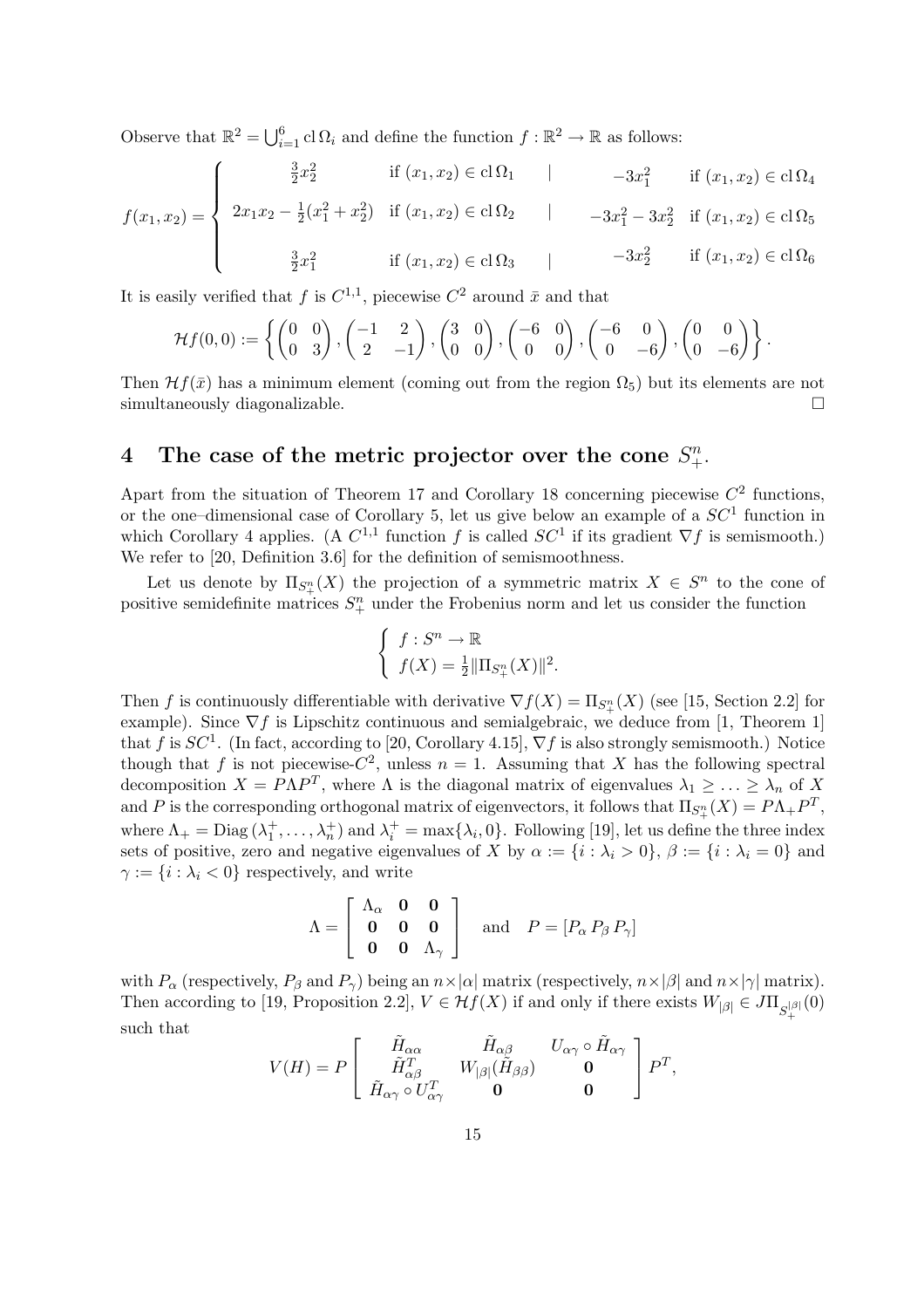for every  $n \times n$  symmetric matrix H, where  $\tilde{H} := P^{T} H P$  and where U is an  $n \times n$  symmetric matrix with entries

$$
U_{ij} := \frac{\lambda_i^+ + \lambda_j^+}{|\lambda_i| + |\lambda_j|}, \quad \text{for } i, j \in \{1, \dots, n\} \quad \text{(we use the convention } 0/0 = 1\text{)}.
$$

Notice that formally  $\mathcal{H}f(X)$  is made up by 2-tensors acting on the space of  $n \times n$  matrices. The natural semidefinite order there is defined as follows:  $S \succeq R$  if and only if  $\langle H, SH \rangle \geq \langle H, RH \rangle$ for all  $H \in S^n$ , where  $\langle \cdot, \cdot \rangle$  is the Frobenius scalar product on  $S^n$ . We refer to [15] for more details.

As pointed out by one of the referees,  $W_{|\beta|} := \mathbf{0} \in J\Pi_{S_{+}^{|\beta|}}(0)$  is the minimum element of  $J\Pi_{S_{+}^{|\beta|}}(0)$ (as the mapping  $\Pi_{S_{+}^{|\beta|}}(\cdot)$  is firmly monotone). Thus the element  $V^0 \in \mathcal{H}f(X)$  corresponding to the choice  $W_{|\beta|} := \mathbf{0} \in J\Pi_{S^{\beta|\beta|}_+}(0)$  is the minimum element of  $\mathcal{H}f(X) = J\Pi_{S^n_+}(X)$  (with respect to the aforementioned order). Thus Corollary 4 applies yielding  $(Q)$ .

### 5 Characterization of directional minima

Let us now come back to the situation of Theorem 3 and the sufficiency part of its condition, that is, the existence of directional minima of the generalized Hessian  $\mathcal{H}f(x_0)$ . In view of Example 7 the existence of directional minima is clearly not a necessary condition. Thus, in order to obtain a characterization an additional assumption is required. Such an assumption is provided by the following definition.

**Definition 21** (Semi-C<sup>2</sup> regularity). Let U be an open subset of  $\mathbb{R}^n$ . A  $C^{1,1}$  function  $f: U \subset$  $\mathbb{R}^n \to \mathbb{R}$  is called upper semi- $C^2$  at  $x_0 \in U$  if for every  $X \in \mathcal{H}f(x_0)$  and  $v \in \mathcal{T}_{f,x_0}(X)$ , there exists a sequence  $\{x_n\}_n \subset U \setminus \{x_0\}$  with  $x_n \to x_0$  and  $\frac{x_n-x_0}{\|x_n-x_0\|} \to v$  such that

$$
f(x_n) \le f(x_0) + Df(x_0)(x_n - x_0) + \frac{1}{2} \langle X(x_n - x_0), x_n - x_0 \rangle + o(||x_n - x_0||^2). \tag{20}
$$

Remark 22. It can be easily deduced from the forthcoming result (Theorem 23) that the function  $f : \mathbb{R} \to \mathbb{R}$  of Example 6 and the function  $F : \mathbb{R}^n \to \mathbb{R}$  of Example 7 do not satisfy the above regularity condition. On the other hand, all other functions considered in the examples of this work are upper semi- $C^2$ . This is a consequence of the fact that piecewise  $C^2$  functions (Definition 11) are upper semi- $\mathcal{C}^2$  (in fact semi- $\mathcal{C}^2$ , a function f being called semi- $\mathcal{C}^2$ , if (20) holds with equality). To see this, note that for any  $A \in \mathcal{H}f(x_0)$ , the cone  $\mathbb{R}_+ \mathcal{T}_{f,x_0}(A)$  can be described as a finite union of tangent cones at  $x_0$  of some  $\overline{\Omega_i}$  (those giving  $A = \lim D^2 f(x)$  with  $x \to x_0$  in  $\Omega_i$ ).

We are now ready to state and prove the following result.

**Theorem 23** (Characterization of directional minima of  $\mathcal{H}f(x_0)$ ). Let  $U \subset \mathbb{R}^n$  be a nonempty open set and let  $f: U \to \mathbb{R}$  be a  $C^{1,1}$  function which is upper semi- $C^2$  at  $x_0$ . Then  $M \in \mathcal{H}f(x_0)$  is a directional minimum of  $\mathcal{H}f(x_0)$  if and only if there exists  $\varphi \in \mathcal{M}_f(x_0)$  such that  $D^2\varphi(x_0) = M$ .

Proof. In view of Theorem 3 we only need to prove the sufficiency part. To this end, let  $M \in Hf(x_0) \cap \mathcal{J}_{f}^{2}(x_0)$  and let  $\varphi$  be a corresponding minorant of f at  $x_0$  so that

$$
f(x) \ge \varphi(x) = f(x_0) + Df(x_0)(x - x_0) + \frac{1}{2} \langle M(x - x_0), x - x_0 \rangle + o(||x - x_0||^2).
$$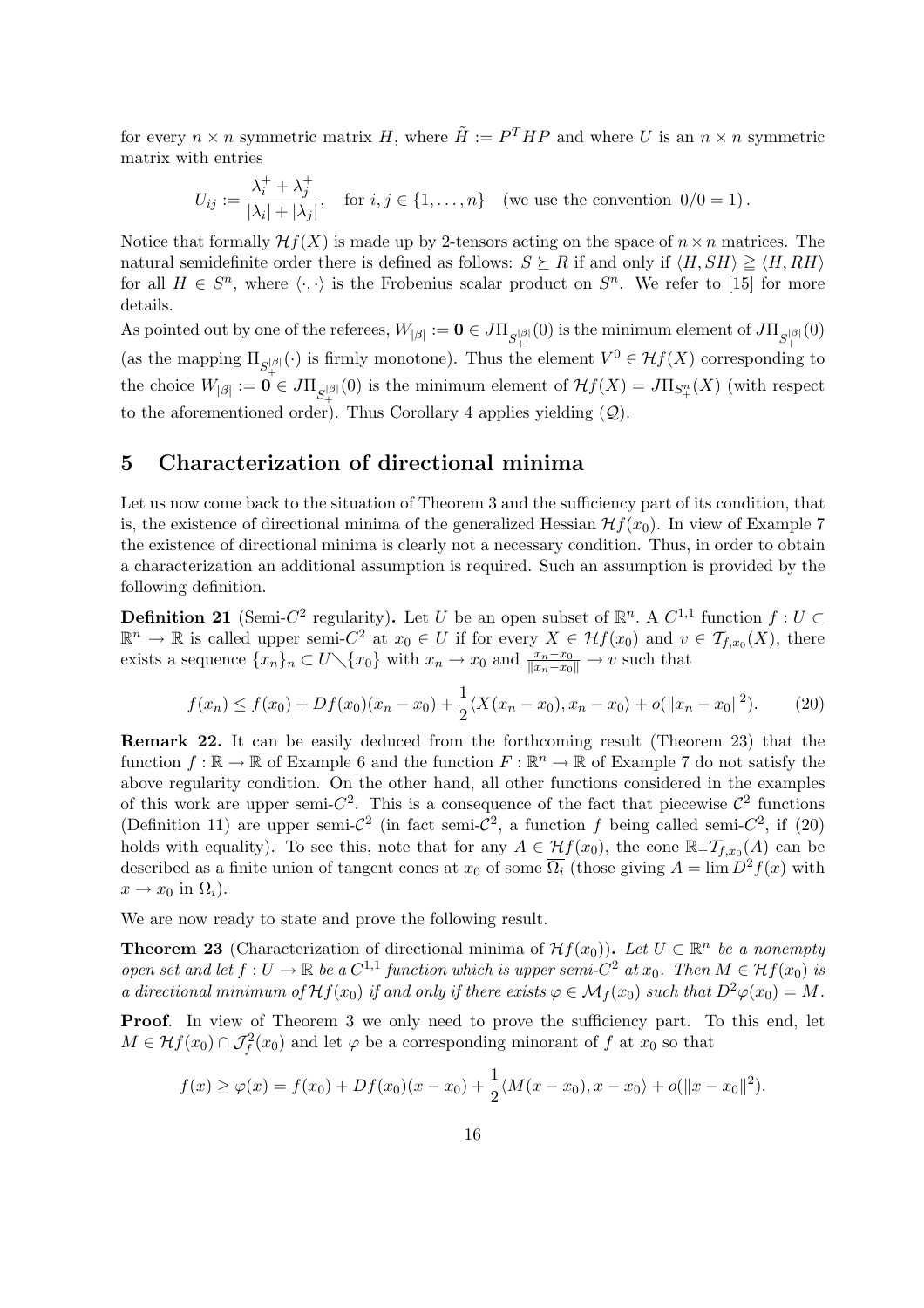Let  $X \in \mathcal{H}f(x_0)$  and  $v \in \mathcal{T}_{f,x_0}(X)$ . Then for some sequence  $\{x_n\}_n \subset U$  with  $x_n \to x_0$  and  $\frac{x_n-x_0}{\|x_n-x_0\|} \to v$ , relation (20) holds. Combining with the above we deduce

$$
\langle (X - M)(x_n - x_0), x_n - x_0 \rangle \ge o(||x_n - x_0||^2).
$$

Dividing by  $||x_n - x_0||^2$  and taking the limit as  $x_n \to x_0$  we deduce  $\langle (X - M)v, v \rangle \ge 0$  which proves the assertion.  $\Box$ 

We complement the previous result with the following remark.

**Remark 24** (Jensen's lemma revisited). Let  $\varphi \in \mathcal{M}_f(x_0)$  and  $A = D^2\varphi(x_0)$ . Then

$$
f(x) \ge \varphi(x) = f(x_0) + Df(x_0)(x - x_0) + \frac{1}{2} \langle A(x - x_0), x - x_0 \rangle + o(||x - x_0||^2).
$$

Set  $x = x_0 + tv$  where  $||v|| = 1$  and  $t > 0$  and apply the nonsmooth second-order Taylor expansion  $([8, Theorem 3.2])$  to deduce

$$
\frac{1}{2}\langle Av, v \rangle + \frac{o(t^2)}{t^2} \le \frac{1}{t^2} \left( f(x) - f(x_0) - Df(x_0) (x - x_0) \right) \in \frac{1}{2} \langle \mathcal{H}^o f(x_0, x | v, v \rangle.
$$

The above holds for any sequence  $\{t_n\}_n$  with  $t_n \to 0$ . Taking a subsequence if necessary, and passing to the limit as  $n \to \infty$  we deduce using the upper semicontinuity of  $Hf$  that for some  $B \in K_{f,x_0}(v)$  we have

$$
\langle Av, v \rangle \leq \langle Bv, v \rangle.
$$

Notice that Example 2 shows that the above inequality might not be true for all  $B \in K_{f,x_0}(v)$ . However whenever the set

$$
\{\langle Bv, v\rangle : B \in K_{f, x_0}(v)\}\
$$

is a singleton, we directly conclude that A is a directional minimum and  $(Q)$  holds.

### 6 Appendix: a side lemma

In this section we state and prove the following standard lemma which has been used in the text.

**Lemma 25** (Second–order regularization from above). Let  $\varepsilon$  :  $(0,\infty) \to \mathbb{R}$  be a function satisfying  $\lim_{t\to 0} \varepsilon(t) = 0$ . Then there exists  $\delta > 0$  and a  $C^2$  function  $\psi : [0, \delta) \to [0, \infty)$  such that

$$
\psi(0) = \psi'(0) = \psi''(0) = 0
$$

and

$$
\psi(t) \ge \varepsilon(t) t^2
$$
 for all  $t \in [0, \delta)$ .

**Proof.** By [18, Lemma 3.7] (see also [5]) there exists  $\delta_1 > 0$  and a  $C^1$  function  $\alpha : [0, \delta_1) \to [0, \infty)$ such that  $\alpha(0) = \alpha'(0) = 0$  and  $\alpha(t) \ge t\epsilon(t)$  for  $t \in (0, \delta_1)$ . Since  $\lim_{t \to 0} \alpha'(t) = \alpha'(0) = 0$ applying again [18, Lemma 3.7] to the function  $\alpha'$  we obtain  $0 < \delta < \delta_1$  and a  $C^1$  function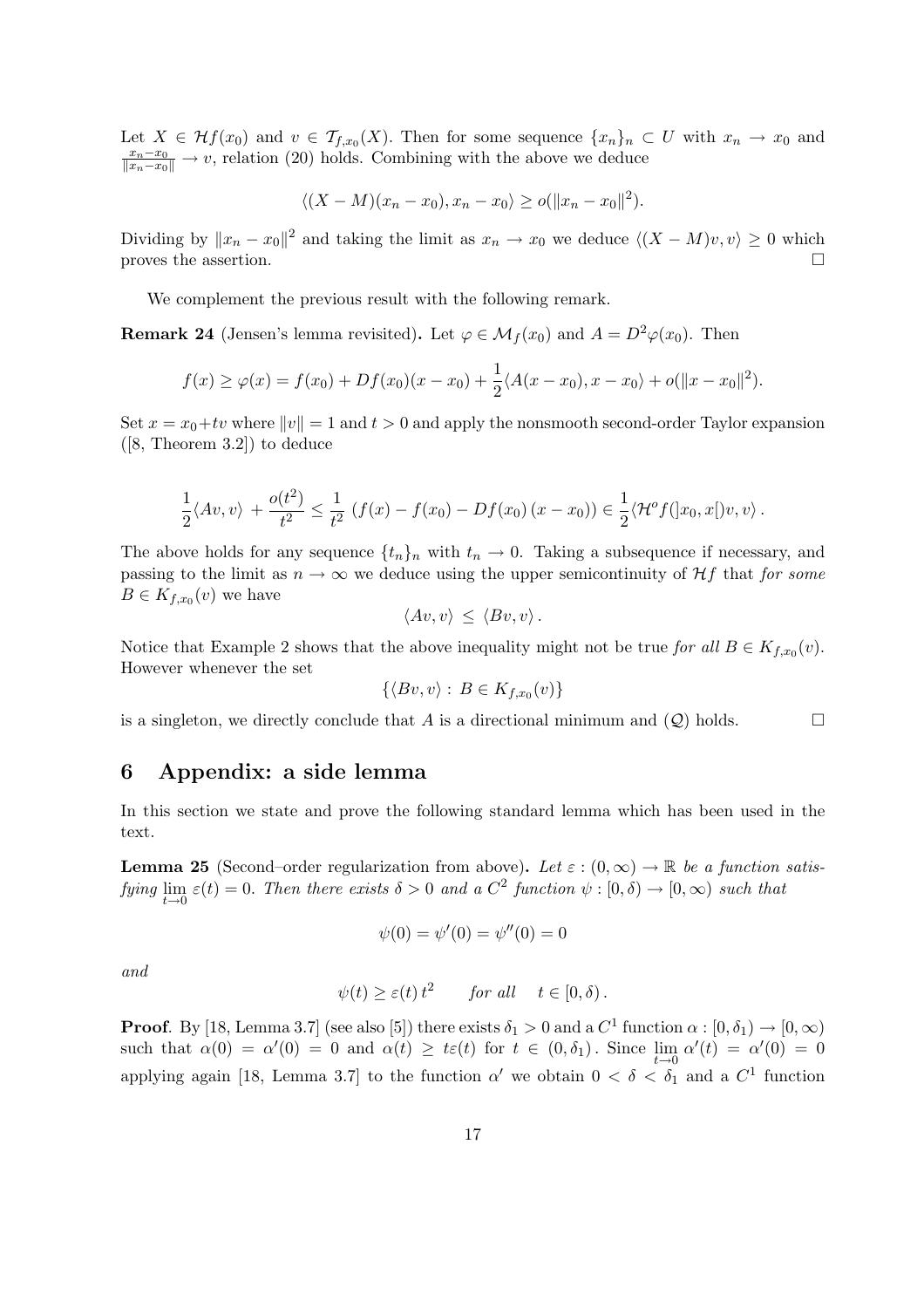$\beta : [0, \delta) \to [0, \infty)$  such that  $\beta(0) = \beta'(0) = 0$  and  $\beta(t) \geq t\alpha'(t)$  for  $t \in [0, \delta)$ . Let us set  $\gamma(t) = \alpha(t) + \beta(t)$  for all  $t \in [0, \delta)$ . Obviously  $\gamma \in C^1([0, \delta))$  thus the function

$$
t\longmapsto \psi(t):=\int_0^t\gamma(s)ds
$$

is of class  $C^2$  on  $[0, \delta)$ . Since

$$
\gamma(s) = \alpha(s) + \beta(s) \ge \alpha(s) + s\alpha'(s) \ge (s\alpha(s))', \text{ for all } s \in [0, \delta),
$$

we deduce that  $\psi(t) \geq \int_0^t$  $v_0^t(s\alpha(s))'ds = t\alpha(t)$  for  $t \in [0,\delta)$ . Thus  $\psi(t) = t^2 \varepsilon(t)$  for  $t \in [0,\delta)$  and the conclusion follows.  $\Box$ 

Acknowledgment. Part of this work has been made during a research visit of the second author to the University of Pau (June 2007, July 2008 and June 2009). The second author thanks his hosts for hospitality. The authors thank the referees for their careful reading as well as for the suggestion to include the important example of the projection onto the SDP cone  $(c.f.$  Section 4).

### References

- [1] BOLTE, J., DANIILIDIS, A. & LEWIS, A., Tame functions are semismooth, Math. Programming  $117$  (2009), 5-19.
- [2] Borwein, J. & Zhu, Q., Techniques of variational analysis, CMS Books in Mathematics 20, (Springer, 2005).
- [3] CLARKE, F. H., *Optimization and nonsmooth analysis*  $(2^{nd}$  edition), Classics in Applied Mathematics 5, SIAM, (Philadelphia, 1990).
- [4] Crandall, M., Evans, L. & Lions, P.-L., Some properties of viscosity solutions of Hamilton–Jacobi equations, Trans. Amer. Math. Soc. 282 (1984), 487–502.
- [5] Crandall, M., Ishii, H. & Lions, P.-L., User's guide to viscosity solutions of second order to fully nonlinear partial differential equations, Bull. Amer. Math. Soc. 27 (1992), 1–67.
- [6] DANIILIDIS, A. & MALICK, J., Filling the gap between lower- $C^1$  and lower- $C^2$  functions, J. Convex Anal. 12 (2005), 315–329.
- [7] Deville, R., Godefroy, G. & Zizler, V., Smoothness and renormings in Banach spaces, Pitman Monographies and Surveys in Pure and Applied Mathematics 64, Pitman (London, 1993).
- [8] Hiriart-Urruty, J.-B., Strodiot, J.-J. & Nguyen, V., Generalized Hessian matrix and second-order optimality conditions for problems with  $C^{1,1}$  data, Appl. Math. Optim. 11 (1984), 43–56.
- [9] Imbert, C., Support functions of the Clarke generalized Jacobian and of its plenary hull, Nonlinear Anal. 49 (2002), 1111–1125.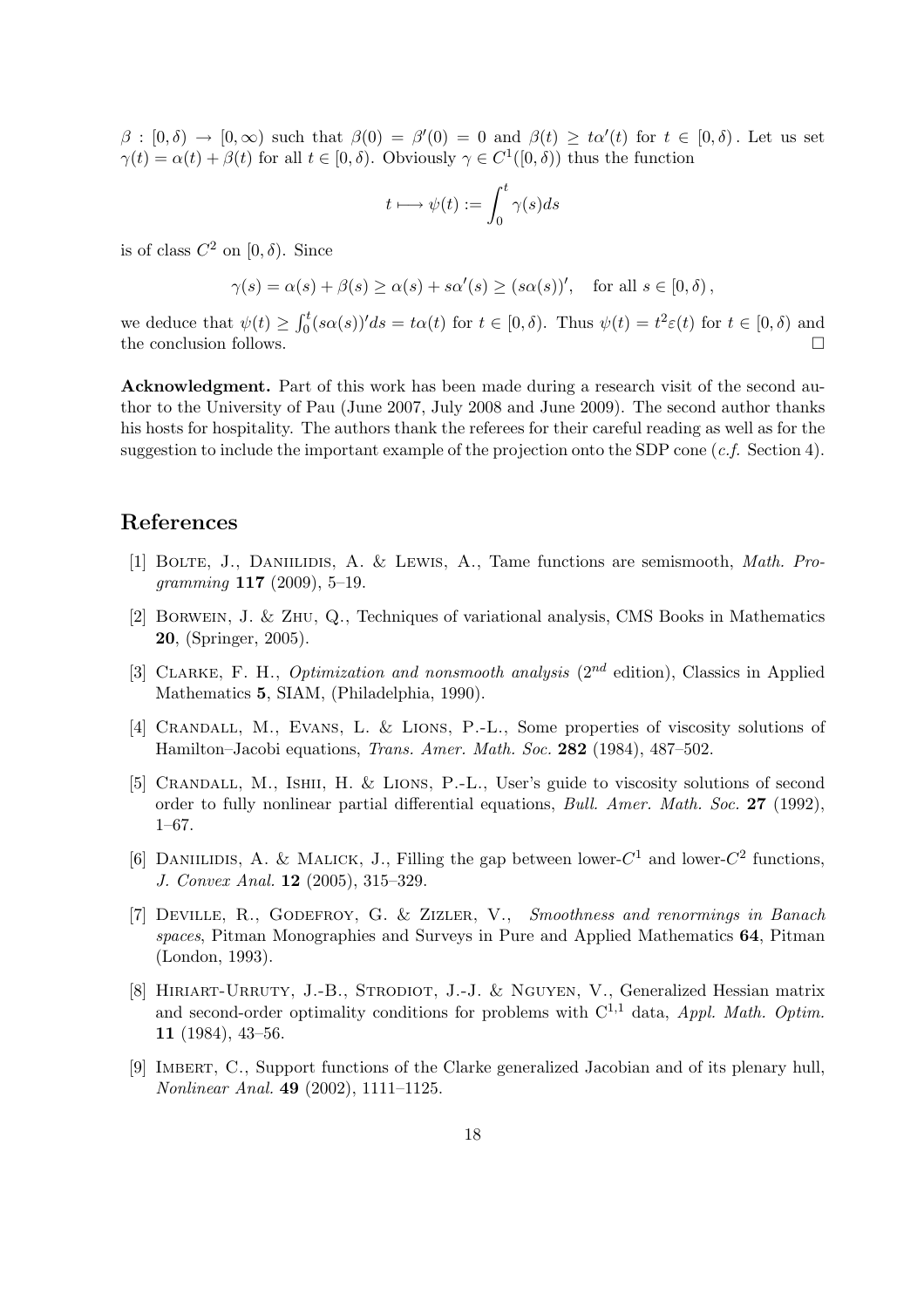- [10] Ioffe, A., Fuzzy principles and characterization of trustworthiness, Set-Valued Anal. 6 (1998), 265–276.
- [11] IOFFE, A. & PENOT, J.-P., Limiting sub-Hessians, limiting subjets and their calculus, Trans. Amer. Math. Soc. 349 (1997), 789–807.
- [12] Jeyakumar, V. & Luc, D. T., Approximate Jacobian matrices for nonsmooth continuous maps and  $C^1$ -optimization, *SIAM J. Control Optim.* **36** (1998), 1815–1832.
- [13] JEYAKUMAR, V. & YANG, X. Q., Approximate generalized Hessians and Taylor's expansions for continuously Gâteaux differentiable functions, *Nonlinear Anal.* **36** (1999), 353–368.
- [14] LEBOURG, G., Generic differentiability of Lipschitzian functions, Trans. Amer. Math. Soc. 256 (1979), 125–144.
- [15] MALICK, J. & SENDOV, H., Clarke generalized Jacobian of the projection onto the cone of positive semidefinite matrices, Set-Valued Anal. 14 (2006), 273–293.
- [16] PÁLES, Z. & ZEIDAN, V., Generalized Hessian for  $C^{1,1}$  functions in infinite-dimensional normed spaces, Math. Programming 74 (1996), 59–78.
- [17] ROCKAFELLAR, R.T. & WETS, R., Variational Analysis, Grundlehren der Mathematischen, Wissenschaften, Vol. 317, (Springer, 1998).
- [18] Spingarn, J., Submonotone subdifferentials of Lipschitz functions, Trans. Amer. Math. Soc. 264 (1981), 77–89.
- [19] Sun, D., The strong second-order sufficient condition and constraint nondegeneracy in nonlinear semidefinite programming and their implications, Math. Oper. Res. 31 (2006), 761–776.
- [20] Sun, D., & Sun, J. Semismooth matrix-valued functions, Math. Oper. Res. 27 (2002), 150–169.
- [21] Zhu, Q., The equivalence of several basic theorems for subdifferentials, Set-Valued Anal. 6 (1998), 171–185.

Luc Barbet

————————————–

Laboratoire de Mathématiques et de leurs Applications, UMR CNRS 5142 Université de Pau et des Pays de l'Adour Avenue de l'Université - BP 1155, 64013 Pau, France. E-mail: luc.barbet@univ-pau.fr

Aris Daniilidis

Departament de Matem`atiques, C1/308 Universitat Autònoma de Barcelona E-08193 Bellaterra, Spain